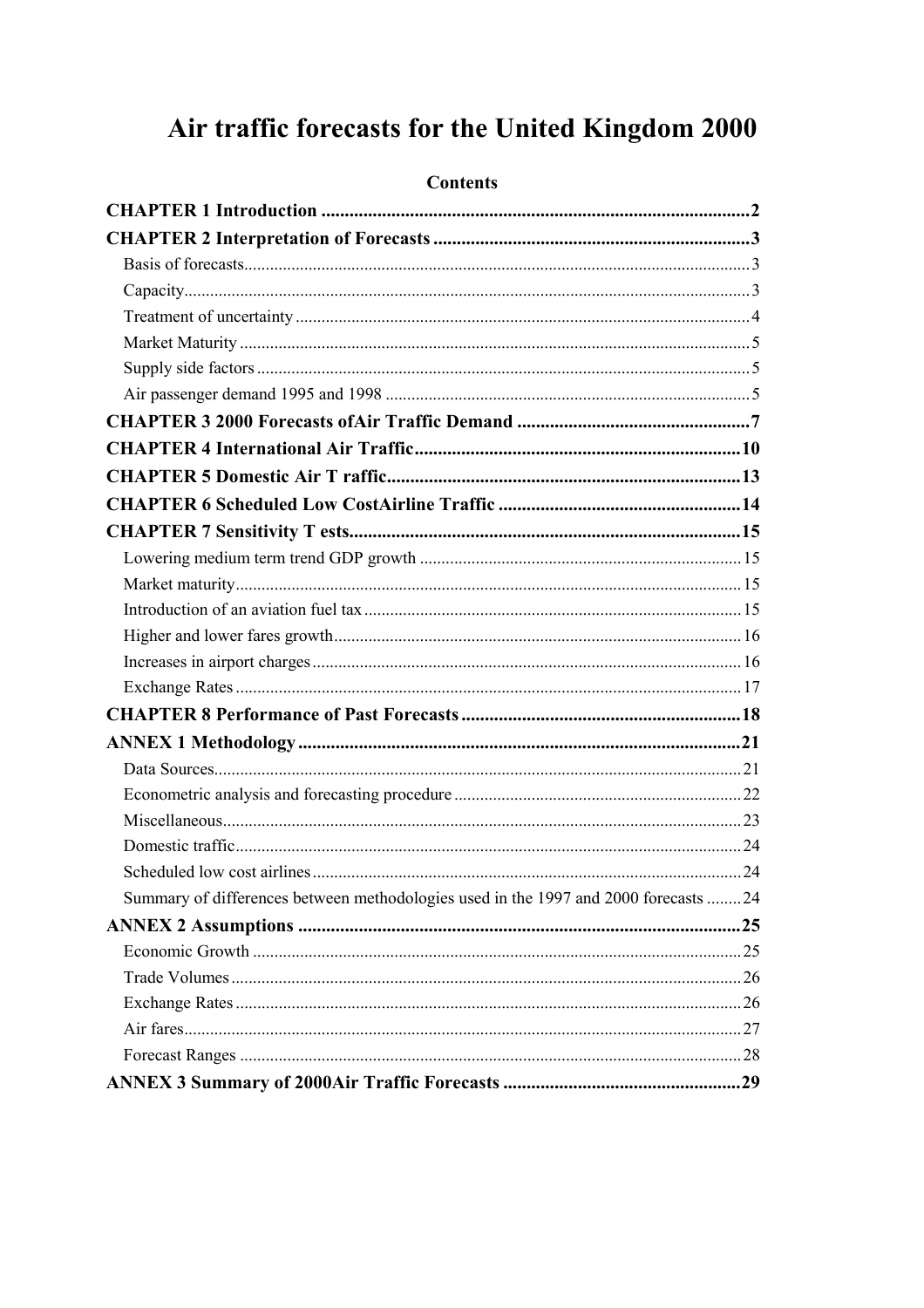## <span id="page-1-0"></span>**CHAPTER 1 Introduction**

1.1 This document sets out the Department of the Environment, Transport and the Regions(DETR) 2000 forecasts of air passenger traffic at UK airports. These forecasts supersedethose published in 1997. They are the seventh set of forecasts prepared by DETR (formerlythe Department of Transport DOT) since 1984 and reflect the intention to monitorair traffic developments and to keep assumptions and methodologies under review, as setout in the 1985 White Paper Airports Policy (Cmnd 9542). The forecasts serve a numberof purposes:

- They take a view on expected demand in order to inform policy on airport capacity
- They are a key input to studies on future capacity requirements such as SERAS
- They can be used to examine the economic implications of policy alternatives
- They are used by other Government departments

1.2 The forecasts are for the demand for air travel by UK and foreign residents to and fromUK airports up to the year 2020, extending the forecast period 5 years beyond that in the1997 forecasts.

1.3 The forecasts are used by Government departments, the Civil Aviation Authority (CAA),airports and airlines, together with their own forecasts, for planning and appraisal purposes.They are an input to the assessment of the need for runway and terminal capacity and theimpact of capacity constraints on passengers, airlines and airport operators. The forecastsare also important to ensure that the environmental and development impacts of growthin air traffic demand can be assessed and taken into account in developing Governmentpolicy on aviation.

1.4 The rest of this report is structured as follows:

- Chapter 2: guidance on the interpretation of the forecasts
- Chapter 3: presents a summary of the main forecasts, with a more detailed breakdownof international traffic in Chapter 4 and domestic traffic in Chapter 5
- Chapter 6: discusses the forecasts of scheduled low cost airline traffic
- Chapter 7: sets out and discusses a number of sensitivity tests which were conducted
- Chapter 8: considers the accuracy of previous DETR (DOT) forecasts compared withobserved demand

1.5 The annexes contain details of the methodology used to produce the forecasts and theassumptions about key variables as well as a summary of the forecasts.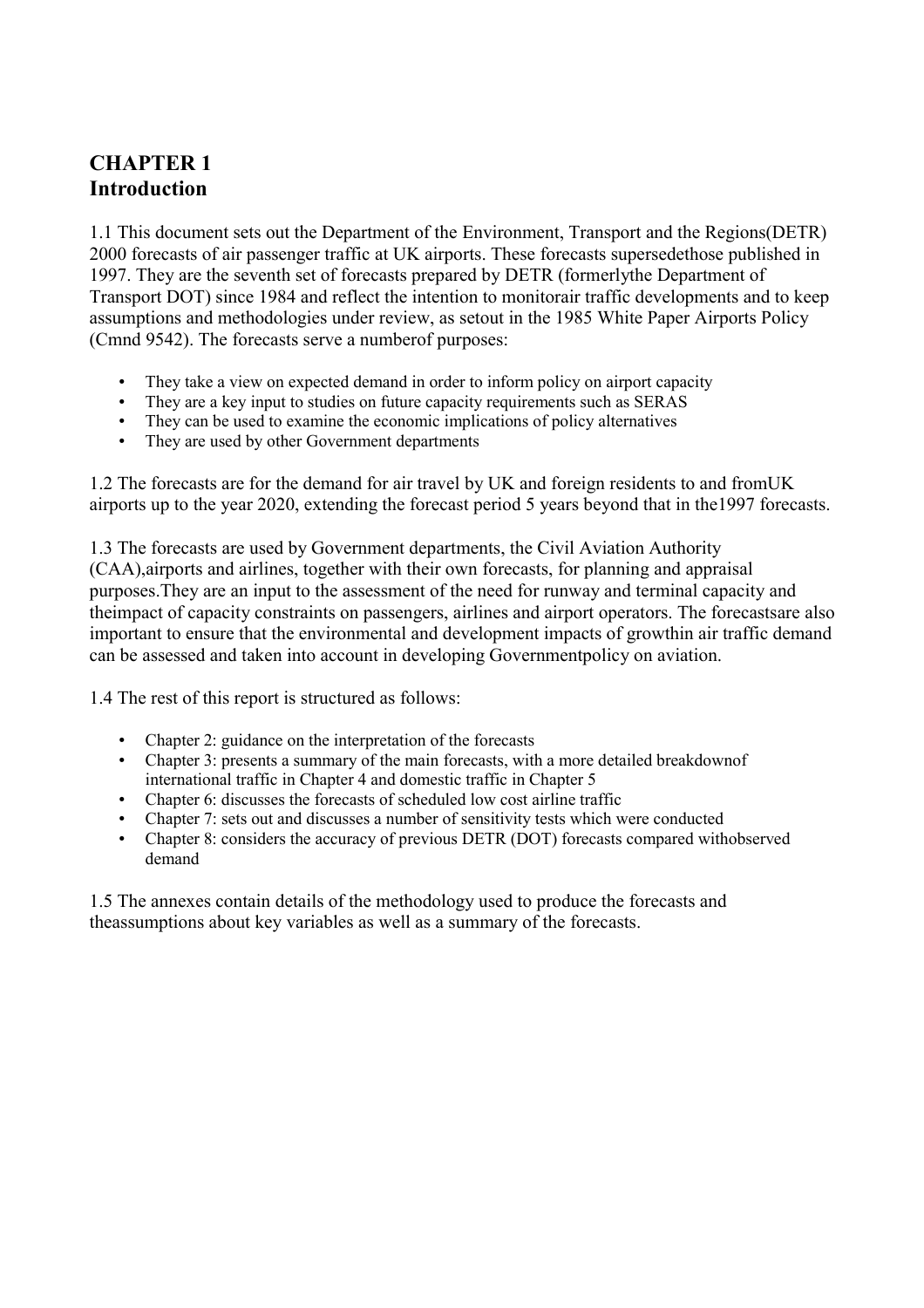## <span id="page-2-0"></span>**CHAPTER 2 Interpretation of Forecasts**

#### **Basis of forecasts**

2.1 The approach to the 2000 forecasts is similar to that used to prepare the 1997 forecasts.The forecasts are based on econometric equations, which specify a relationship betweenpassenger traffic and a number of explanatory variables, which determine it, using datafrom the early 1960s to 1998. The key variables determining air traffic were found to bedomestic and foreign economic growth (principally GDP); air fares; trade and exchangerates. This is consistent with the results of other research conducted over many years bythe former Department of Transport (DOT) and others into air passenger demand and isalso what would be expected from economic theory.

2.2 The relationships derived from past years data are applied to projections of future yearvalues of the explanatory variables to calculate forecasts of air traffic. Forecasts in thisreport follow the established pattern and are given for five yearly intervals from 2000 to2020. Further details of these assumptions and of the methodology used to produce theforecasts are given in Annexes 1 and 2.

2.3 The total forecast is built up from individual forecasts of 16 international market segmentsand 3 domestic markets. The international markets are disaggregated by UK and foreignresidents, business or leisure trip purpose and four geographic areas: Western Europe; otherOECD countries: the newly industrialised countries of East and South East Asia anddeveloping countries. There are three UK market segments: London to and from regions,the UK to and from the Channel Isles and between regional airports.

2.4 In addition to the 16 markets, which are directly modelled, assumptions are made aboutthe future course of a number of other categories of passenger. The most significant ofthese is airside interliners, international passengers who change flights at UK airports,but do not pass through customs control. Others include travel to and from oil rigs andby diplomats. A separate forecast is also made of scheduled low cost (SLC) airline traffic.The additional growth generated by these airlines is forecast off model and after a periodof rapid growth up to around 2005 is assumed to grow at the same rate as UK short haulleisure traffic.

2.5 Air passenger demand is forecast in this disaggregated way because the precise relationshipbetween passenger traffic and the factors which determine it differs between sectors.Modelling individual segments is likely to produce a more accurate overall picture thantreating the demand for air travel as a whole as a single market.

2.6 The forecasts are long term forecasts and show the trend growth in demand for air trafficto the year 2020. As noted above, a main determinant of air traffic is economic growth.The difficulty in accurately predicting turning points in the economic cycle means thatdeviations from the long run trend occur in any given year. Demand for air traffic in theshort term may also be subject to factors which no econometric forecasting model couldaccommodate, such as wars or terrorist action. Strategic behaviour by airlines can alsohave a significant short-term and perhaps long term effect on demand.

### **Capacity**

2.7 For the purpose of the UK air traffic forecasts, it is assumed that additional airport andairspace capacity is made available as necessary to accommodate growth in passengernumbers. In this sense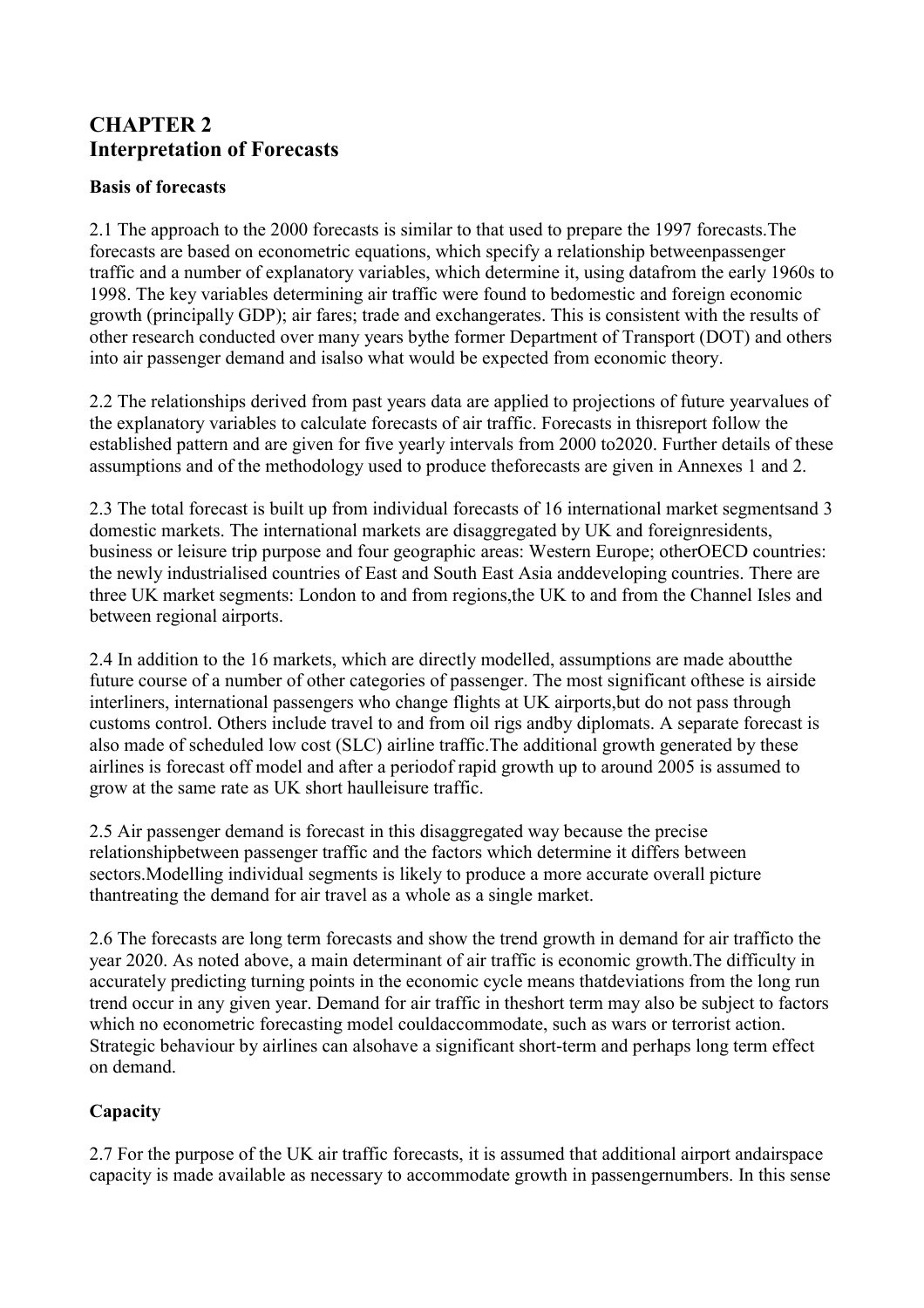<span id="page-3-0"></span>they are unconstrained forecasts of the underlying demand for airpassengers, independent of any supply side limitations. Unconstrained forecasts arenecessary to identify where and when the need for additional airport capacity will ariseand to inform decisions about the provision of such capacity. Forecasts constrained bycapacity would not give any useful indication of demand that would exist for new facilities.In order to make an assessment of the case for permitting additional capacity to beprovided, it is necessary to consider underlying demand independent of supply constraints.

#### **Treatment of uncertainty**

2.8 All econometric based forecasts depend on a number of different factors, assumptions andjudgements, which subject them to some degree of uncertainty. There are three mainsources of uncertainty:

a. The future path and values of the explanatory variables, GDP, air fares, trade andexchange rates, including the relationships between explanatory variables.

Producing robust long term annual forecasts of factors such as GDP is difficult. Generally,more confidence can be placed in forecasts of long term average growth rates than shorterterm forecasts of turning points, for example, the long term average annual growth rate ofthe UK economy has been broadly stable over the post-war period. Judgements are alsorequired when considering the future path of air fares in the face of liberalisation, slowertechnical advances and environmental measures. Assumptions for the central growthscenario were based upon forecasts by the Department and other organisations, wherepossible. Inevitably, some assumptions had to be based on judgement; these have beenmade on the basis of the best available statistical data.

b. The specification of the statistical relationships used to produce the forecasts and thestability of these relationships over time.

The specification of the statistical models on which the forecasts depend is also in manyrespects a matter of judgement, over such factors as the time period on which therelationships are to be estimated, explanatory variables to include and the functional formchosen to represent the relationship. Decisions on the above were based on the statisticalperformance of the models as well as considerations about market maturity, playing a largerrole in the future. Market maturity refers to the slowdown in growth often apparent inolder, more mature, product markets. It is usually driven by the relationship between keyeconomic variables, in particular GDP, and the growth in air travel changing over time.This change may not be captured in past data and requires a judgement about how itmight develop in the future.

c. The omission from the model of factors that may in future be important determinantsof air traffic.

A further problem with any forecasting model is that relationships based on past behaviourmay not always be accurate for predicting behaviour in the future. There may be changesin national and international policies or attitudes, which will affect demand. By theirnature, it is difficult, if not impossible, to predict when these might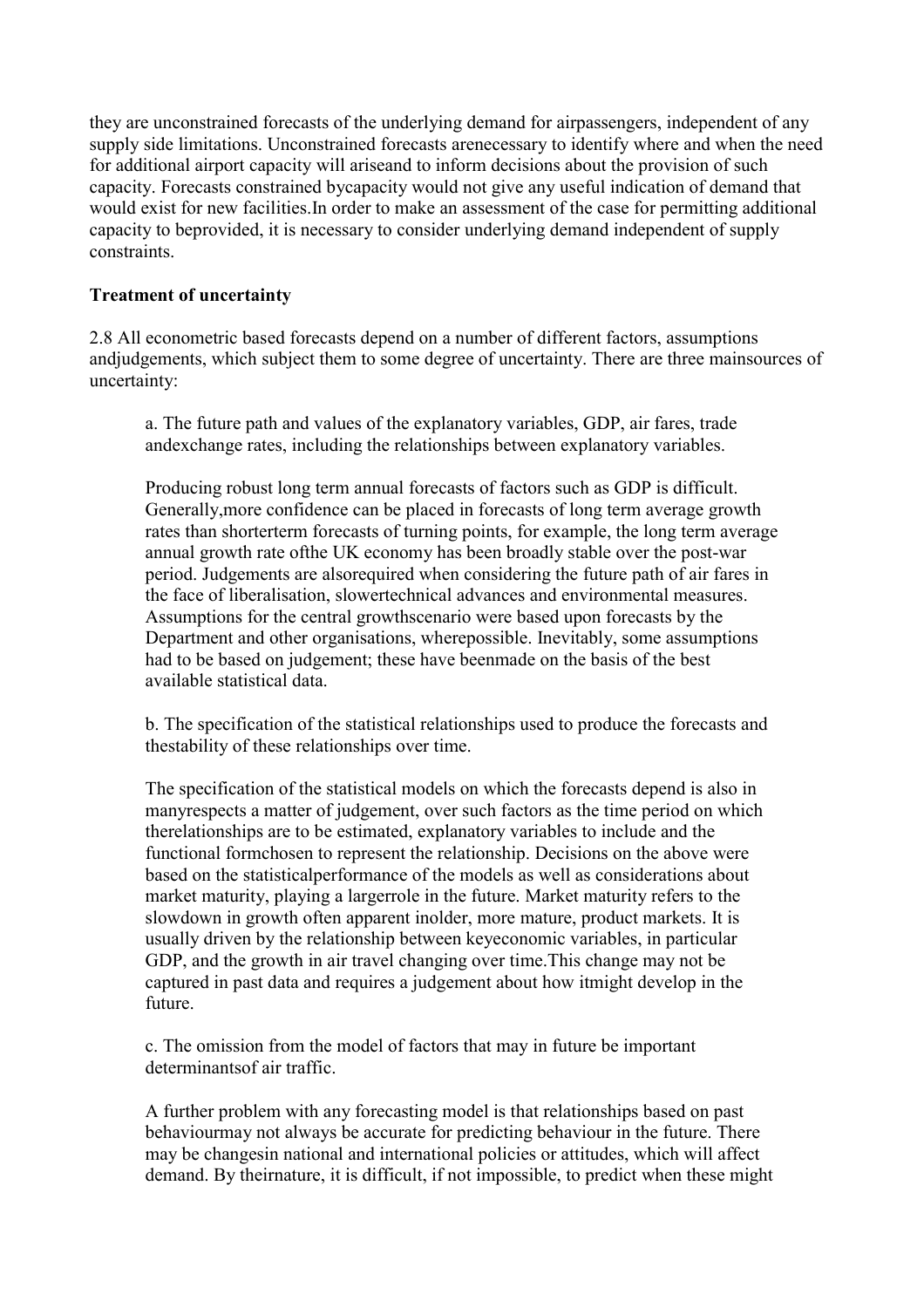<span id="page-4-0"></span>occur and what theirimpact might be. Demand for travel by air has tended to bounce back after one-off shockssuch as the Lockerbie bombing and the Gulf War, although this may not necessarily be thecase in the future. The impact on demand of the introduction of a tax on aviation fuel isdiscussed as one of the sensitivity tests in Chapter 6.

2.9 To reflect these uncertainties the air traffic forecasts include a high scenario and a lowscenario. Generally, the wider the range presented, the greater the degree of confidencethat actual traffic growth will lie within the forecast range, although this makes theforecasts less useful for planning any enhancements to capacity, which typically have longlead times. The forecasts use a range that widens steadily to 15% of the total in 2020. Thiswas chosen to provide a range that is wide enough to provide materially different resultswhen used for investment appraisal but not so wide that it says very little of substanceabout the future level of air traffic.

2.10 The forecasting of high and low scenarios aims to capture the uncertainties inherent inlong term forecasts. In addition, a number of sensitivity tests have been conducted to testthe impact on the forecasts of varying in isolation a number of key input variables. Theseare discussed in Chapter 6 and include varying assumptions about market maturity, GDPgrowth rates, environmental taxes and airport charges. The forecasts have been preparedon the basis of no major changes in Government policy but the aviation fuel taxsensitivity test gives a measure of the importance of Government policy in determiningdemand.

#### **Market Maturity**

2.11 A key issue in long term air traffic forecasts is the degree to which a particular market ismature, that is whether or not there will be a significant fall in annual growth rates overtime. The growth in demand for products and services can be characterised into three lifecycle phases: low growth following its initial introduction with limited consumerawareness and supply; followed by rapid growth as the product achieves greater marketawareness and supply expands to fill the new market; finally slower growth once theproduct has become established and the market approaches saturation. The phase in theabove cycle will vary by market segment. In the longer term, time constraints are alsoexpected to limit demand for air travel, particularly for leisure purposes.

2.12 Market maturity implies declining income elasticities over time. That is the relationshipbetween income growth and the demand for further air travel weakens as market becomemore established. This means that for a constant level of GDP growth the growth indemand for air travel declines over time as the income elasticity of demand also declines.

#### **Supply side factors**

2.13 Evidence suggests that to date supply side improvements, that is better frequencies andincreases in the number of destinations, have had only a small impact in generating extragrowth in demand for air travel. As the forecasts are based on past data, the trend impactof supply side improvements should be picked up by the equations, and therefore reflectedin the forecasts.

#### **Air passenger demand 1995 and 1998**

2.14 The total number of terminal passengers at UK airports grew strongly between 1995 and1998 at an average annual rate 6.9% compared with an annual average of 5.3% for theperiod 1990 to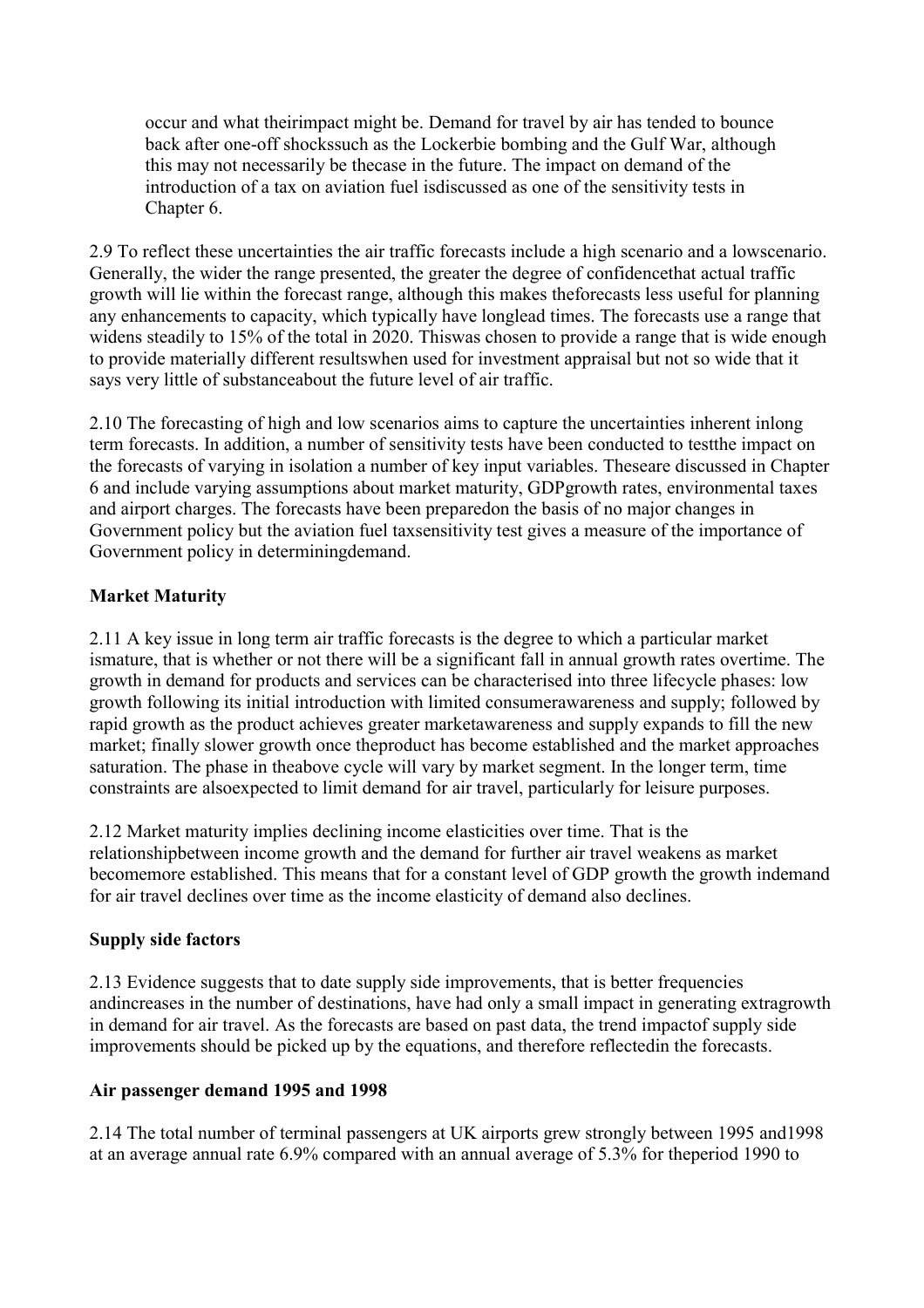1998. Of all international passenger segments, growth was generallystronger in foreign resident market segments, and for business as opposed to leisurepurposes.

2.15 Growth rates over the last three years, which peaked at 8.1% in 1999, have been heavilyinfluenced by the expansion of scheduled low cost (SLC) carrier services. Such serviceshave increased demand for air services at a rate over and above the trend level of recentyears. This is particularly difficult to model econometrically partly because there is littlehistorical data and partly because the very high impact that SLC airlines have had ongrowth rates, rather than levels, is not expected to continue indefinitely. In light of thesedifficulties a statistical model was eschewed in favour of an off-model calculation of futureSLC demand. The methodology is set out in Annex 1.

2.16 The sale of duty free goods was abolished in 1999, and the effect of this on traffic volumesis still unclear. In theory, the lower profits that airlines and airports can now make on dutyfree sales might lead to fares increasing to compensate with a subsequent reduction indemand for air travel. Whether this is actually arising in practice is still uncertain and thisparticular consideration is not modelled explicitly in the forecasts, although may bethought of as one of the factors underlying the low growth scenario.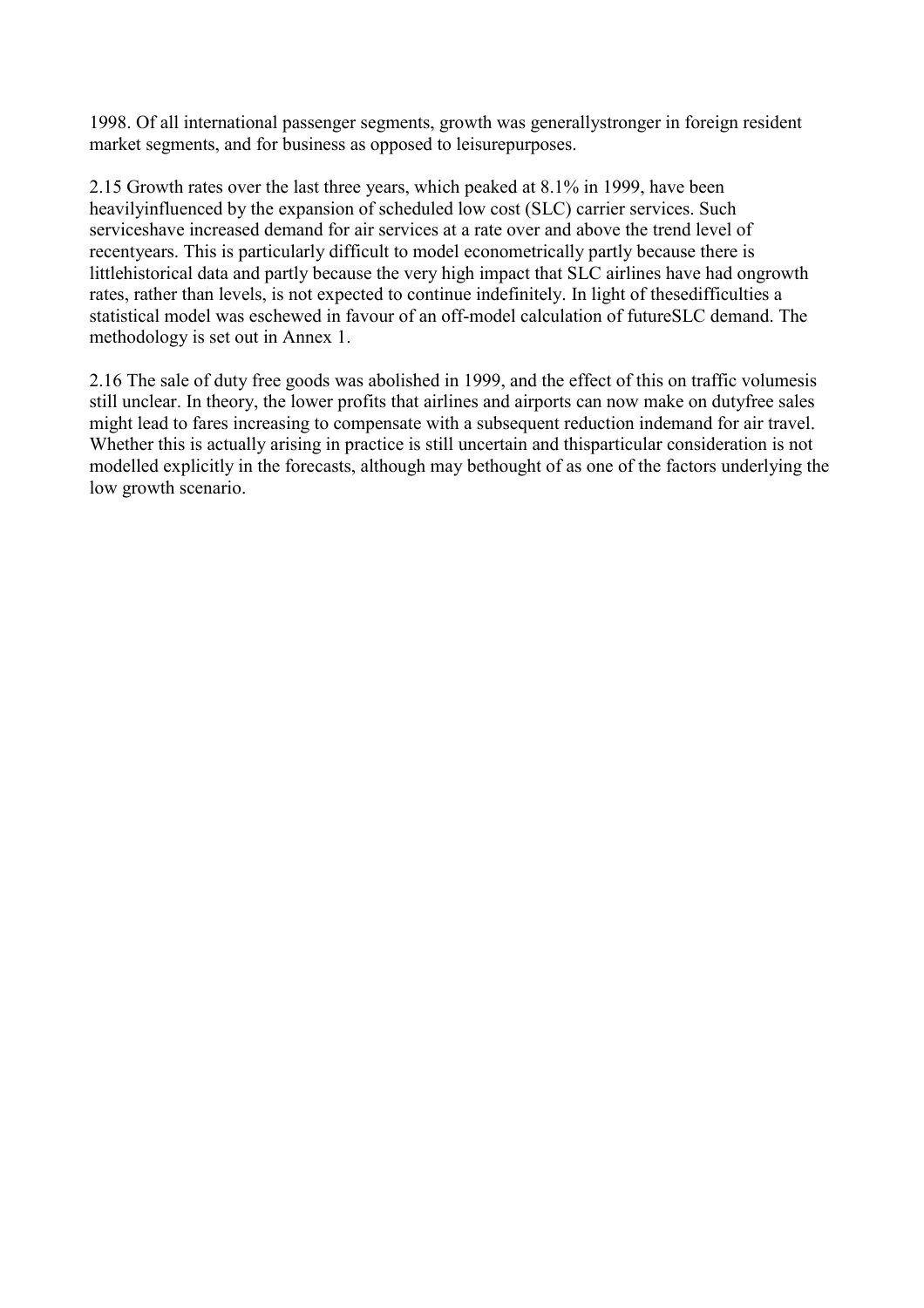## <span id="page-6-0"></span>**CHAPTER 3 2000 Forecasts ofAir Traffic Demand**

|          | Table 3.1: Forecast terminal passenger numbers at UK airports, 1998 to 2020 (m)                 |       |       |                 |      |      |              |       |       |  |  |  |
|----------|-------------------------------------------------------------------------------------------------|-------|-------|-----------------|------|------|--------------|-------|-------|--|--|--|
|          | <b>International</b>                                                                            |       |       | <b>Domestic</b> |      |      | <b>Total</b> |       |       |  |  |  |
| Year     | Low                                                                                             | Mid   | High  | Low             | Mid  | High | Low          | Mid   | High  |  |  |  |
| 1998     |                                                                                                 | 104.1 |       |                 | 33.6 |      |              | 160.2 |       |  |  |  |
| 2005     | 152.8                                                                                           | 158.5 | 164.4 | 40.7            | 42.2 | 43.8 | 220.5        | 228.8 | 237.4 |  |  |  |
| 2010     | 179.5                                                                                           | 193.0 | 207.5 | 46.7            | 50.2 | 54.0 | 256.8        | 276.1 | 296.8 |  |  |  |
| 2015     | 211.0                                                                                           | 234.7 | 261.1 | 53.8            | 59.8 | 66.5 | 299.5        | 333.2 | 370.6 |  |  |  |
| 2020     | 247.0                                                                                           | 284.0 | 326.6 | 61.7            | 71.0 | 81.7 | 348.5        | 400.7 | 460.8 |  |  |  |
| figures. | Note: Total figures include miscellaneous traffic category not in the international or domestic |       |       |                 |      |      |              |       |       |  |  |  |

3.1 A summary of the main traffic forecasts is presented in Table 3.1 below.

3.2 Figure 3.1 shows past (actual) growth in air traffic and the Departments central forecaststo 2020. The figure also shows the low and high scenarios, which reflect the likely range ofvalues, given the uncertainty in producing forecasts.

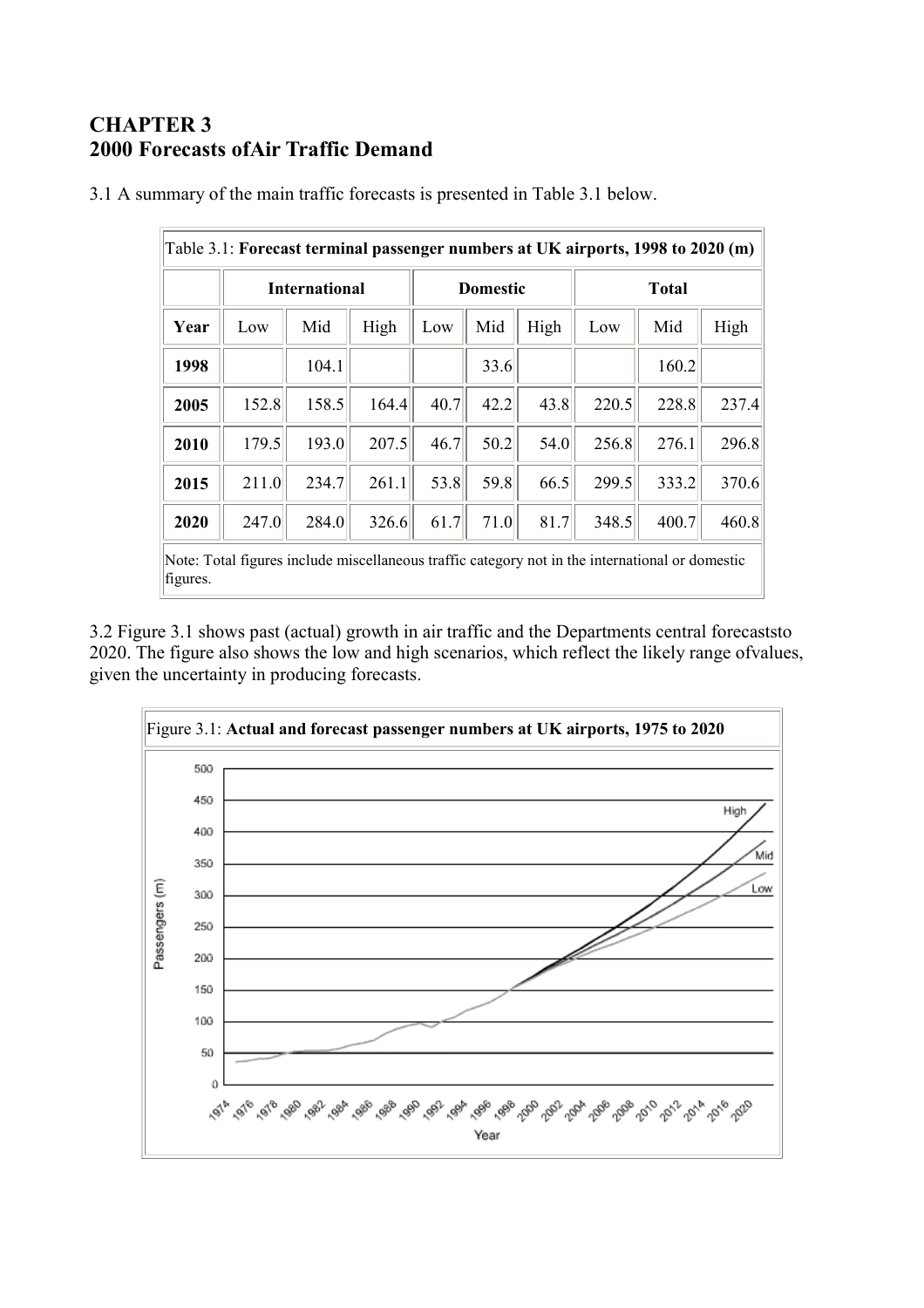3.3 Air traffic at UK airports is expected to grow at an average of 4.25% per annum between1998 and 2020 under the mid-point of the forecasts and at an average of 3.6% and 4.9%per annum under the low and high scenarios respectively. The 1997 forecasts mid-point estimated 4.5% growth per annum on average between 1995 and 2015 which compareswith 4.4% on average per annum over the period 1998 to 2015 in the 2000 forecasts. Thelower growth rate in the 2000 forecasts over this period means that although the 2000forecasts are higher than the 1997 forecasts in every year the percentage differencebetween them narrows slightly over time.

3.4 The forecast range between the low and high scenarios is smaller in the 2000 forecaststhan in the 1997 forecasts. In the 1997 forecasts, the high scenario was 56% higher thanthe low scenario by 2015, in the new forecasts the high scenario is just under 24% higherthan the low scenario forecast in the same year and is just over 32% higher by 2020.

3.5 No adjustment was made to the forecasting base year to allow for the fact that the period1992 to 1998 has been one of unusually strong growth and that growth is probably abovetrend. The reason for this is that the GDP assumptions used allow for the short-term effectof the economic cycle on demand.

3.6 Figure 3.2 below shows past and forecast average annual growth rates of terminalpassengers at UK airports. Average annual growth rates have generally been declining overtime as the market moves toward maturity, falling from 12% in the early 1960s, to justover 5% between 1990 and 1998. The mid point forecast of an average of 4.3% over thenext 20 years continues the long term trend of a gradual reduction in growth rates.



3.7 Although figure 3.2 shows the actual outturns and forecasts, the downward trend ingrowth rates is somewhat obscured by short term influences such as cyclical effects, shocksand the development of scheduled low cost airlines. To abstract from these short termeffects figure 3.2 is presented again below using ten year intervals and leaving out thegrowth due to scheduled low cost airlines for the years where they have the greatest effects(i.e. the 1990s and 2000-2010.)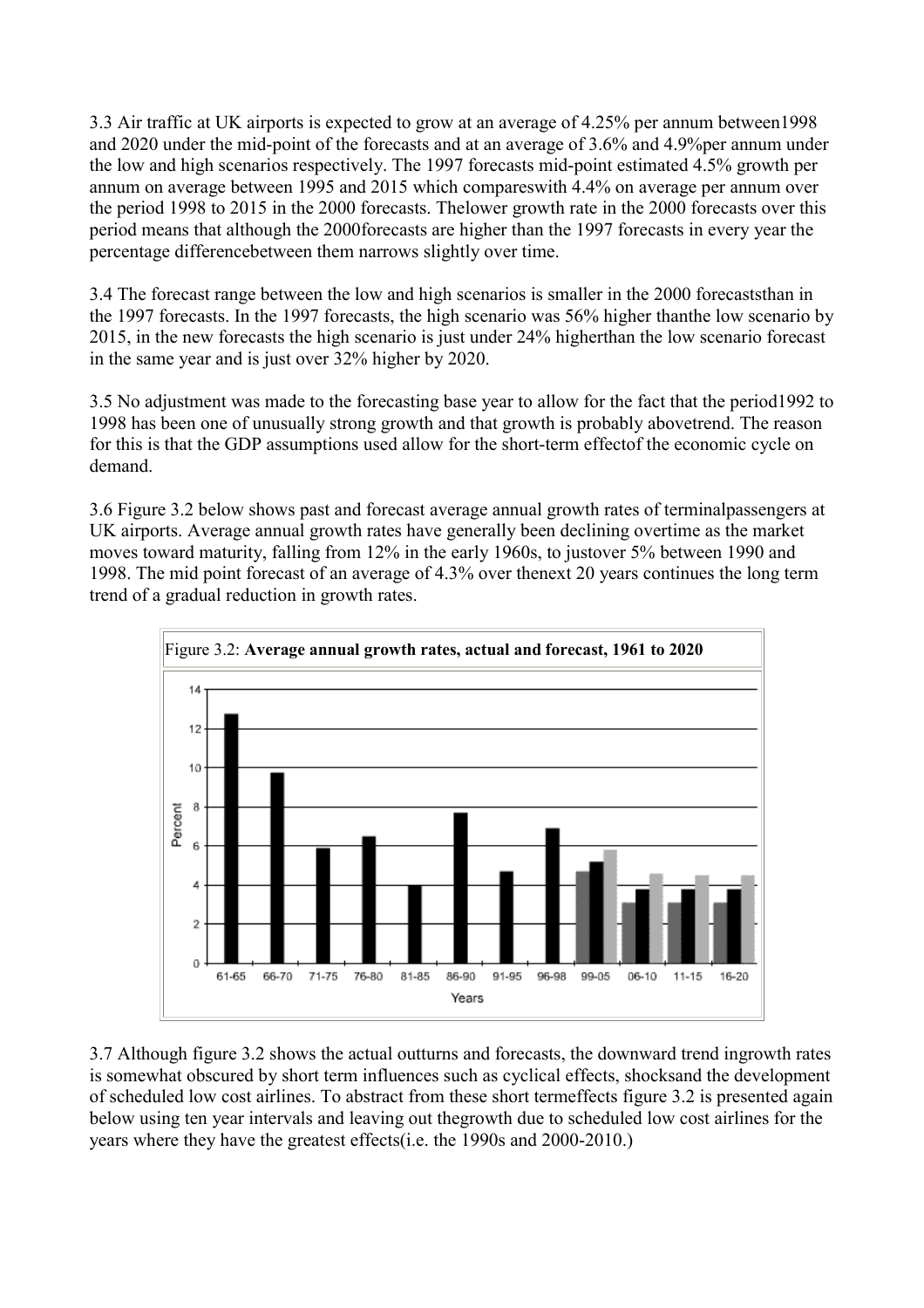

3.8 Figure 3.3 shows that trend growth has declined in every decade since the 1960s. Initiallyat nearly 14% per annum in the 1960s growth fell to 7.3% per annum in the 1970s andthen to 5.7% per annum in the 1980s. Excluding scheduled low cost traffic, trend growthhas been 5.0% per annum in the 1990s, a 0.7 percentage point fall on the trend growthrate from the previous decade. The same reduction is assumed in the central forecasts for1999-2010 with trend growth falling to 4.3% per annum. The high growth case, illustratedby the light coloured bar, assumes the same growth rate for 1999-2010 as was seen for1990-1998. This is the highest plausible upper bound as it is not envisaged that trendgrowth rates will rise in the future. For the second decade of the forecasts, 2010-2020,trend growth is assumed to fall to 3.8%, slightly less than the 0.7 percentage point declinein the previous decade, reflecting that the rate of decline is expected to slow.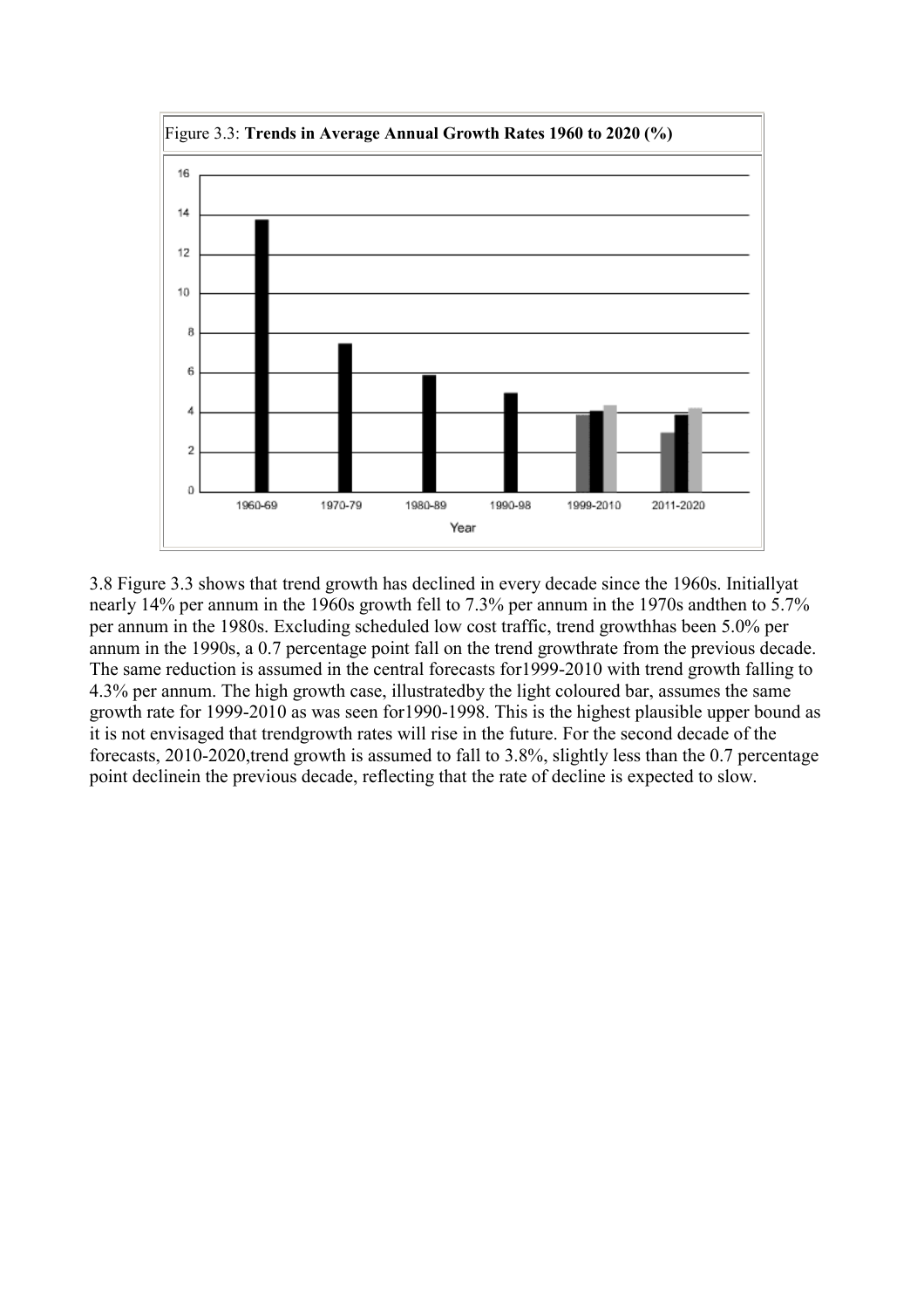## <span id="page-9-0"></span>**CHAPTER 4 International Air Traffic**

4.1 Figure 4.1 shows the composition of international traffic in 1998 disaggregated by businessand leisure trip purpose, UK and foreign residents, short haul (Western Europe) and LongHaul (everywhere else) destinations. Scheduled low cost traffic is also shown because it isassumed to be entirely short haul international traffic for the forecasts. These figures havebeen derived from the International Passenger Survey (IPS) and sum exactly to the totalof international traffic in the IPS survey (the domestic component of SLC passengers issubtracted from UK and foreign short haul passengers). Airside interliners, andmiscellaneous traffic categories which are not included in the IPS, are also shown toprovide a complete picture.



4.2 As can be seen, the UK short haul market is by far the largest segment, accounting for39% of all international passengers, an increase on 35% in 1995. Trips for leisure purposesaccount for 76% of all traffic, compared with 68% in 1995, with business trips comprising24% of the total. The majority of trips, 65%, made in 1998 were to and from WesternEurope, up from 59% in 1995.

4.3 The major change in the composition of international traffic is the increase in theproportion of airside interliners to 11% of the total from 9% in 1995.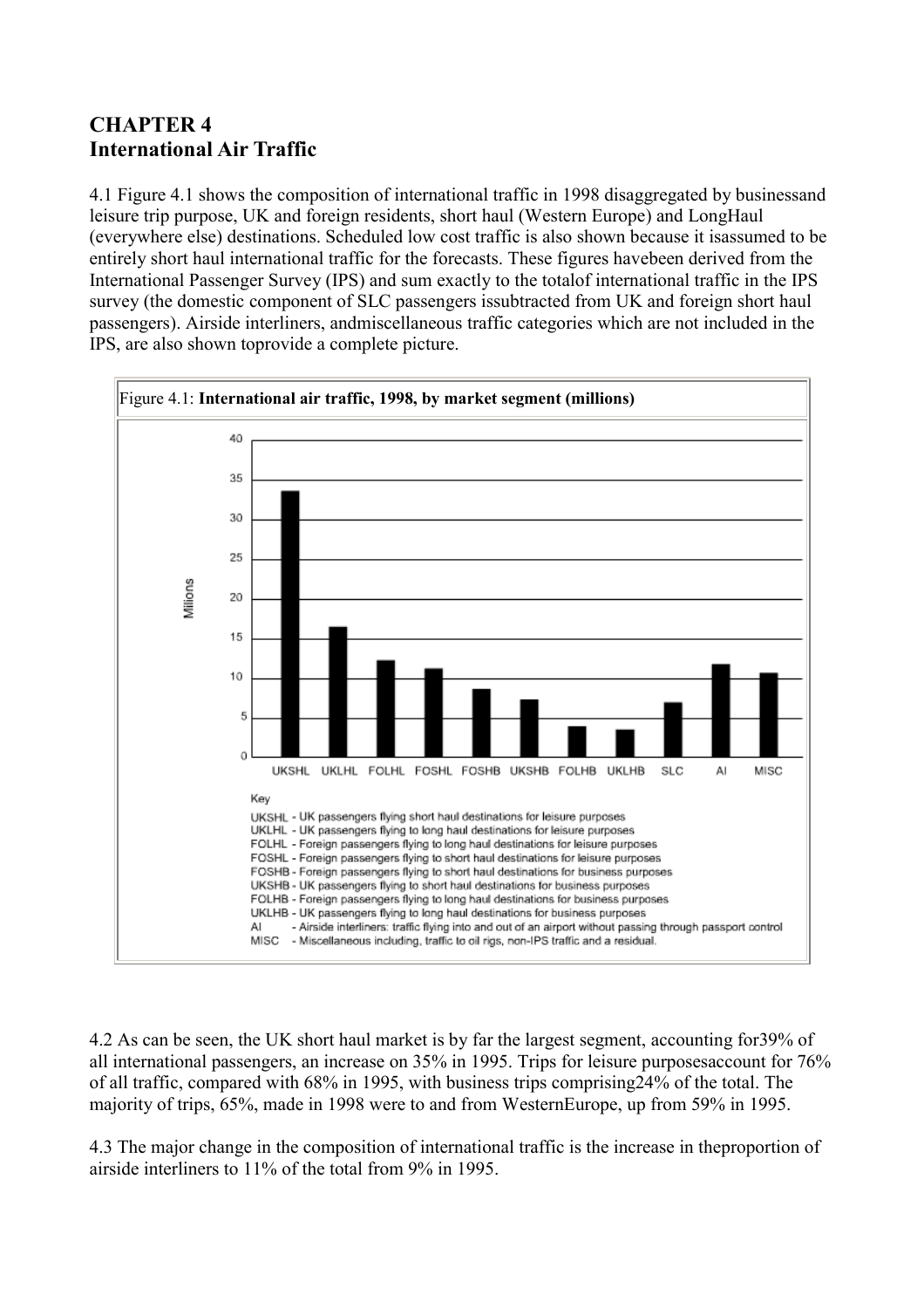4.4 IPS international traffic is forecast to grow faster than total traffic at 4.6% per annum inthe period to 2020 under the central forecasts. Short haul traffic is expected to grow at4.5% per year over the same period, slightly less than the long haul growth rate of 5.0% over the period to 2020. Total figures for specific years are set out in Table 4.1 below.

|      | Table 4.1: Forecasts of international terminal passengers, 2005 to 2020 (millions) |       |       |                     |       |       |              |       |       |  |  |  |
|------|------------------------------------------------------------------------------------|-------|-------|---------------------|-------|-------|--------------|-------|-------|--|--|--|
|      | <b>Short Haul</b>                                                                  |       |       | <b>Long Haul</b>    |       |       | <b>Total</b> |       |       |  |  |  |
| Year | Low                                                                                | Mid   | High  | Low                 | Mid   | High  | Low          | Mid   | High  |  |  |  |
| 2005 | 99.6                                                                               | 103.4 | 107.3 | 53.1                | 55.1  | 57.1  | 152.7        | 158.5 | 164.4 |  |  |  |
| 2010 | 115.1                                                                              | 123.7 | 133.0 | 64.5                | 69.3  | 74.5  | 179.6        | 193.0 | 207.5 |  |  |  |
| 2015 | 133.4                                                                              | 148.4 | 165.1 | $77.6$ <sup>1</sup> | 86.3  | 96.0  | 211.0        | 234.7 | 261.1 |  |  |  |
| 2020 | 155.0                                                                              | 178.2 | 204.9 | 92.0                | 105.8 | 121.7 | 247.0        | 284.0 | 326.6 |  |  |  |

4.5 Growth rates for leisure traffic by UK and foreign residents are presented in Table 4.2below. Leisure traffic is expected to grow slower than business traffic at 4.4% per annumover the period 1998 to 2020. Foreign leisure passenger numbers are forecast to grow fasterthan UK leisure passengers at 4.9% per annum and 4.1% per annum respectively over theperiod to 2020. This partly reflects higher economic growth rates for countries outsideWestern Europe.

| Table 4.2: Forecast growth in international leisure travel by residence<br>ofpassengers average annual growth rates (%) |     |     |      |         |     |      |              |     |      |  |  |
|-------------------------------------------------------------------------------------------------------------------------|-----|-----|------|---------|-----|------|--------------|-----|------|--|--|
|                                                                                                                         | UK  |     |      | Foreign |     |      | <b>Total</b> |     |      |  |  |
| Year                                                                                                                    | Low | Mid | High | Low     | Mid | High | Low          | Mid | High |  |  |
| 1998-2005                                                                                                               | 5.9 | 6.4 | 7.0  | 5.5     | 6.0 | 6.6  | 5.8          | 6.3 | 6.9  |  |  |
| 2006-2010                                                                                                               | 2.4 | 3.2 | 3.9  | 3.8     | 4.6 | 5.3  | 4.5          | 3.6 | 4.3  |  |  |
| 2011-2015                                                                                                               | 2.4 | 3.1 | 3.8  | 3.6     | 4.4 | 5.1  | 4.5          | 3.5 | 4.2  |  |  |
| 2016-2020                                                                                                               | 2.3 | 3.0 | 3.7  | 3.4     | 4.1 | 4.8  | 4.4          | 3.4 | 4.1  |  |  |

4.6 Growth rates for business traffic by UK and foreign residents are presented in Table 4.3below. Business traffic is forecast to grow at 5.5% per annum on average between 1998 and2020, over one percentage point per annum higher than the leisure traffic growth rate.This reflects that business markets are not expected to mature as quickly as leisure marketsover the forecasting period. This follows because leisure trips are constrained by theamount of leisure time available to individuals, which is thought to be increasing moreslowly than leisure air travel. This implies that over the forecasting period air travel forleisure purposes will reach a level at which it is limited to lower growth by a timeconstraint. There is, of course, scope for individuals to substitute several short breaks for alonger break taking the same amount of time. However, this trend is thought to becaptured in part by forecasting the scheduled low cost airline market which has helpeddrive the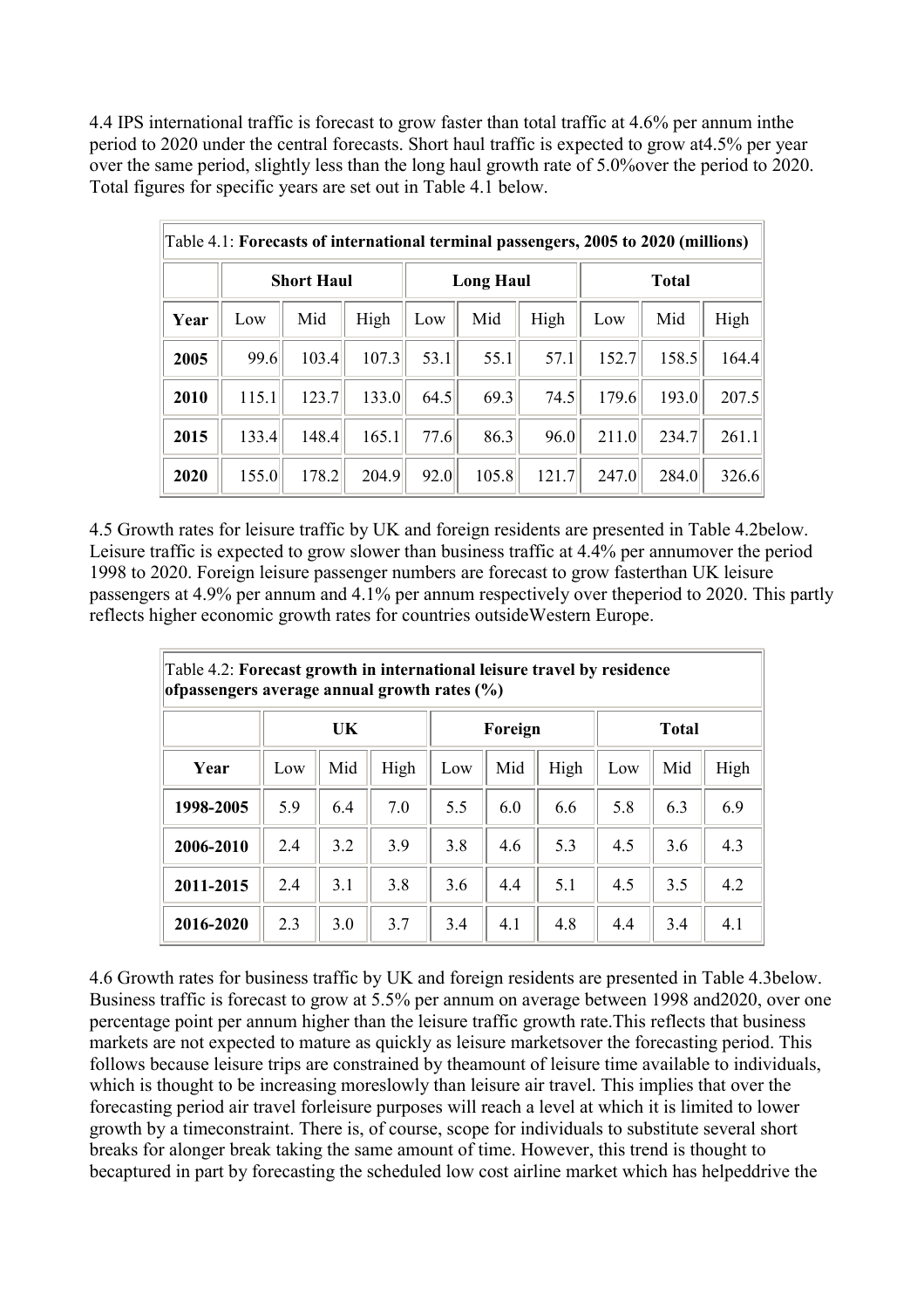increase in traffic in the short break market. Both foreign and UK business trafficare projected to grow at an average 5.5% per annum over the period 1998 to 2020.

|           | Table 4.3: Forecast growth in international business travel by residence<br>ofpassengers average annual growth rates (%) |     |      |         |     |      |              |     |      |  |  |  |
|-----------|--------------------------------------------------------------------------------------------------------------------------|-----|------|---------|-----|------|--------------|-----|------|--|--|--|
|           | UK                                                                                                                       |     |      | Foreign |     |      | <b>Total</b> |     |      |  |  |  |
| Year      | Low                                                                                                                      | Mid | High | Low     | Mid | High | Low          | Mid | High |  |  |  |
| 1998-2005 | 5.6                                                                                                                      | 6.2 | 6.7  | 4.8     | 5.3 | 5.9  | 5.2          | 5.8 | 6.3  |  |  |  |
| 2006-2010 | 4.5                                                                                                                      | 5.2 | 5.9  | 4.9     | 5.6 | 6.4  | 4.6          | 5.4 | 6.1  |  |  |  |
| 2011-2015 | 4.5                                                                                                                      | 5.2 | 5.9  | 4.9     | 5.6 | 6.3  | 4.7          | 5.4 | 6.1  |  |  |  |
| 2016-2020 | 4.4                                                                                                                      | 5.1 | 5.8  | 4.7     | 5.4 | 6.1  | 4.5          | 5.2 | 5.9  |  |  |  |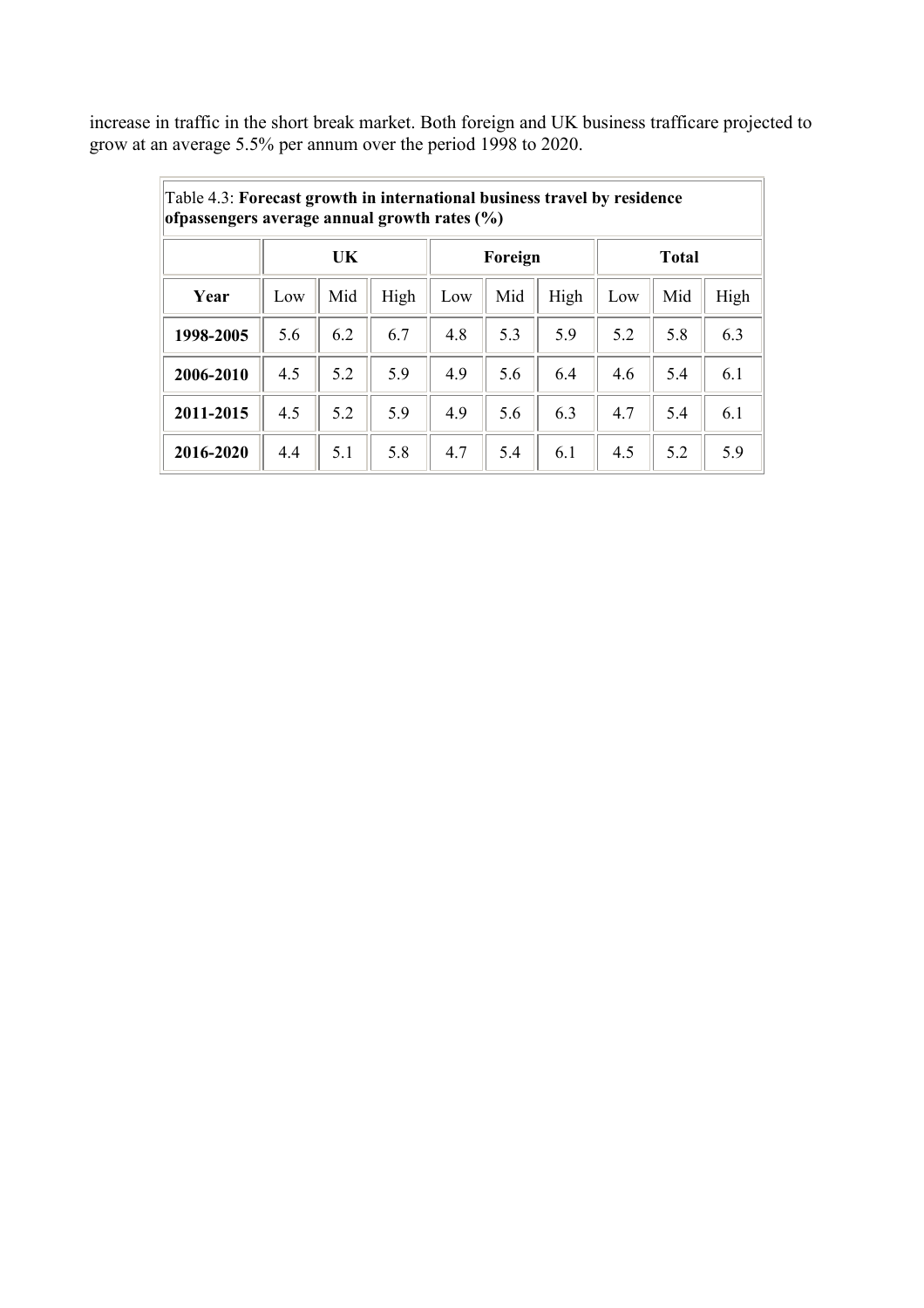## <span id="page-12-0"></span>**CHAPTER 5 Domestic Air T raffic**

5.1 Domestic air traffic comprises flights between London and regional airports, between allUK airports and the Channel Islands and between regional airports. The forecasts areunconstrained, that is, they forecast demand before the impact of any major surface accessimprovements, such as the West Coast mainline upgrade. Forecasts of domestic traffic areshown in Table 5.1 below.

|      | <b>London Regional</b> |      | <b>Intra Regional</b> |      |      | <b>UK Channel</b><br><b>Islands</b> |     |     | <b>Total</b> |      |      |      |
|------|------------------------|------|-----------------------|------|------|-------------------------------------|-----|-----|--------------|------|------|------|
| Year | Low                    | Mid  | High                  | Low  | Mid  | High                                | Low | Mid | High         | Low  | Mid  | High |
| 1998 |                        | 22.3 |                       |      | 9.4  |                                     |     | 1.9 |              |      | 33.6 |      |
| 2005 | 26.7                   | 27.7 | 28.8                  | 11.3 | 11.7 | 12.2                                | 2.6 | 2.7 | 2.8          | 40.7 | 42.2 | 43.8 |
| 2010 | 30.5                   | 32.8 | 35.3                  | 13.3 | 14.3 | 15.3                                | 2.9 | 3.2 | 3.4          | 46.7 | 50.2 | 54.0 |
| 2015 | 34.9                   | 38.8 | 43.2                  | 15.6 | 17.3 | 19.3                                | 3.3 | 3.7 | 4.0          | 53.7 | 59.8 | 66.5 |
| 2020 | 39.8                   | 45.8 | 52.7                  | 18.3 | 20.1 | 24.1                                | 3.6 | 4.2 | 4.8          | 61.7 | 71.0 | 81.6 |

1. Domestic passengers are counted at the airports at both ends of the journey, with the exception offlights to the Channel Islands where passengers are only counted at mainland airports.

 $\vert$ 2. 1998 figures are actuals.

3. Totals may not sum due to rounding.

5.2 Domestic traffic over the forecast period is expected to grow on average by 3.5% perannum using the central scenario, or by 2.8% per annum in the low demand scenario and4.1% in the high demand scenario. In absolute terms, traffic is forecast to slightly morethan double from 33.6 million passengers in 1998 to 71 million passengers in 2020.Growth is lowest in the London Regional market segment at 3.3% per annum over theforecast period. This reflects that the London Regional market is the only domesticmarket that contains an adjustment for market maturity. Growth over the period to 2020is 3.5% per annum on average for Intra-Regional traffic and 3.7% per annum on averagefor traffic to the Channel Islands.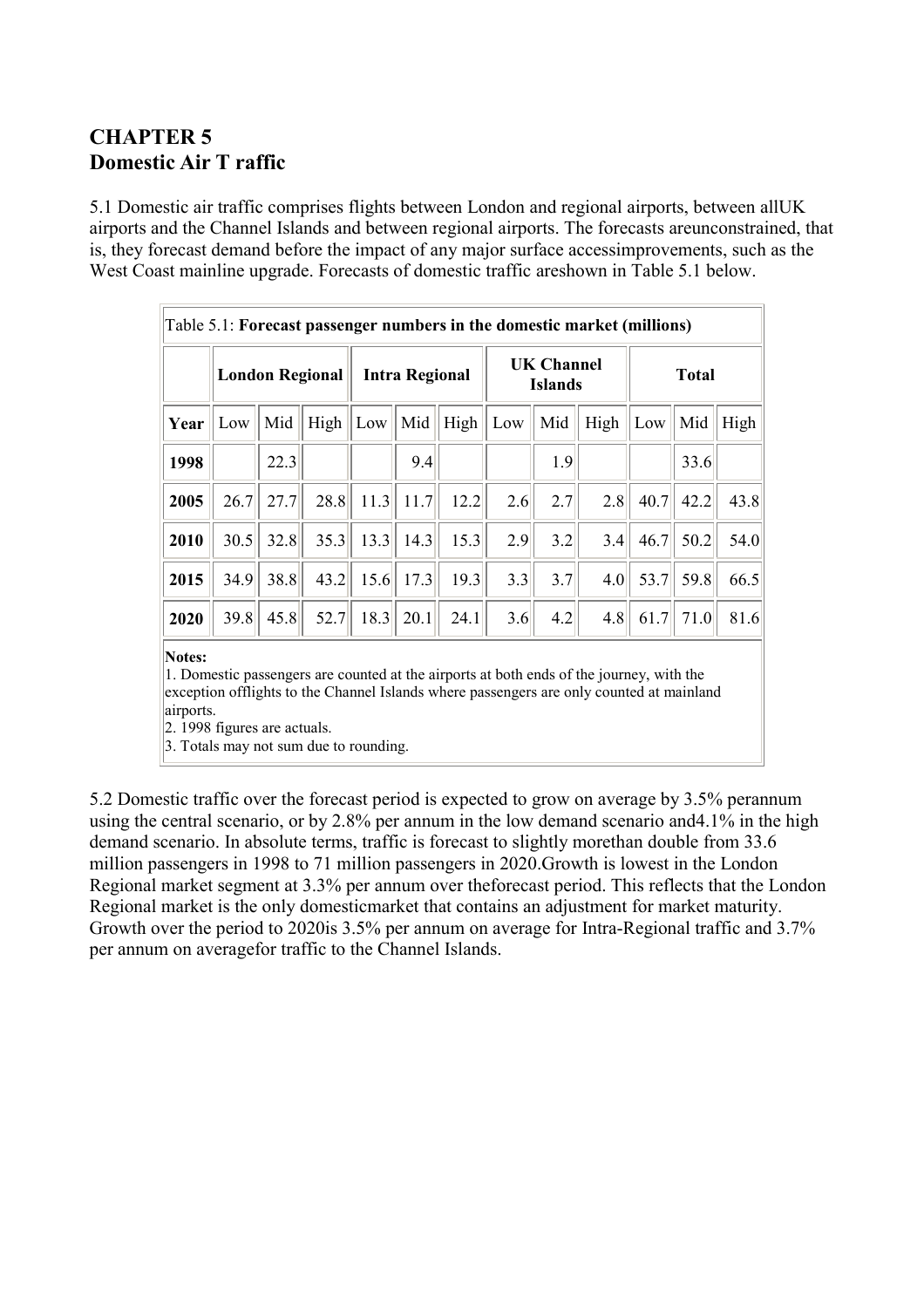## <span id="page-13-0"></span>**CHAPTER 6 Scheduled Low CostAirline Traffic**

6.1 Scheduled low cost (SLC) airlines refer to the new operators such as Easy Jet and Go thathave established operations in the last few years. They offer a qualitatively different serviceto that provided by incumbent airlines, focusing on low fares and low service standardswith a largely undifferentiated product. They tend to operate from second choice airfields,that is airfields that are uncongested, which affords them the fast turn around times andlow airport charges on which their service depends.

6.2 The relatively new proliferation of (SLC) airlines and the consequently small amounts ofdata about them makes them difficult to model using the statistical regression techniquesthat have been used for the 19 international and domestic markets. Neither can theirbehaviour be approximated by the behaviour of other types of traffic because scheduledlow cost airlines are fundamentally different to both more traditional scheduled andcharter airlines.

6.3 To deal with these modelling difficulties a bottom-up approach based on the technicalrelationships in the industry was used, the precise methodology is set out in annex A.

6.4 The forecasts of SLC traffic are divided into business and leisure traffic although as aforecasting simplification they are all assumed to be UK passengers. The precise figures areset out in Table 6.1 below.

|      | Table 6.1: Forecasts of scheduled low cost airline traffic (millions) |         |       |                 |         |       |                 |         |       |  |  |  |
|------|-----------------------------------------------------------------------|---------|-------|-----------------|---------|-------|-----------------|---------|-------|--|--|--|
|      | Low                                                                   |         |       |                 | Central |       | <b>High</b>     |         |       |  |  |  |
| Year | <b>Business</b>                                                       | Leisure | Total | <b>Business</b> | Leisure | Total | <b>Business</b> | Leisure | Total |  |  |  |
| 1998 |                                                                       |         |       | 1.7             | 5.2     | 7.0   |                 |         |       |  |  |  |
| 2000 | 2.7                                                                   | 8.0     | 10.6  | 2.7             | 8.1     | 10.8  | 2.3             | 6.8     | 9.1   |  |  |  |
| 2005 | 4.5                                                                   | 13.5    | 18.0  | 4.7             | 14.0    | 18.7  | 4.9             | 14.6    | 19.4  |  |  |  |
| 2010 | 5.0                                                                   | 15.0    | 20.0  | 5.4             | 16.1    | 21.5  | 5.8             | 17.3    | 23.1  |  |  |  |
| 2015 | 5.5                                                                   | 16.6    | 22.1  | 6.2             | 18.5    | 24.6  | 6.9             | 20.6    | 27.4  |  |  |  |
| 2020 | 6.1                                                                   | 18.4    | 24.5  | 7.0             | 21.1    | 28.2  | 8.1             | 24.3    | 32.4  |  |  |  |

6.5 Over the forecasting period total SLC airline traffic grows at 6.6% per annum on averagein the central scenario. This compares with 4.25% for annual average traffic growth ingeneral over the same period. SLC traffic is the fastest growing component of the forecastsbut this fast growth is mostly accounted for by an exceptionally rapid phase of growthbetween 1998 and 2005 of 15% per annum on average. This high growth reflects theintroduction of new routes whereas the slower growth rate after 2005 reflects more organicgrowth due to expansion of passenger numbers on existing routes.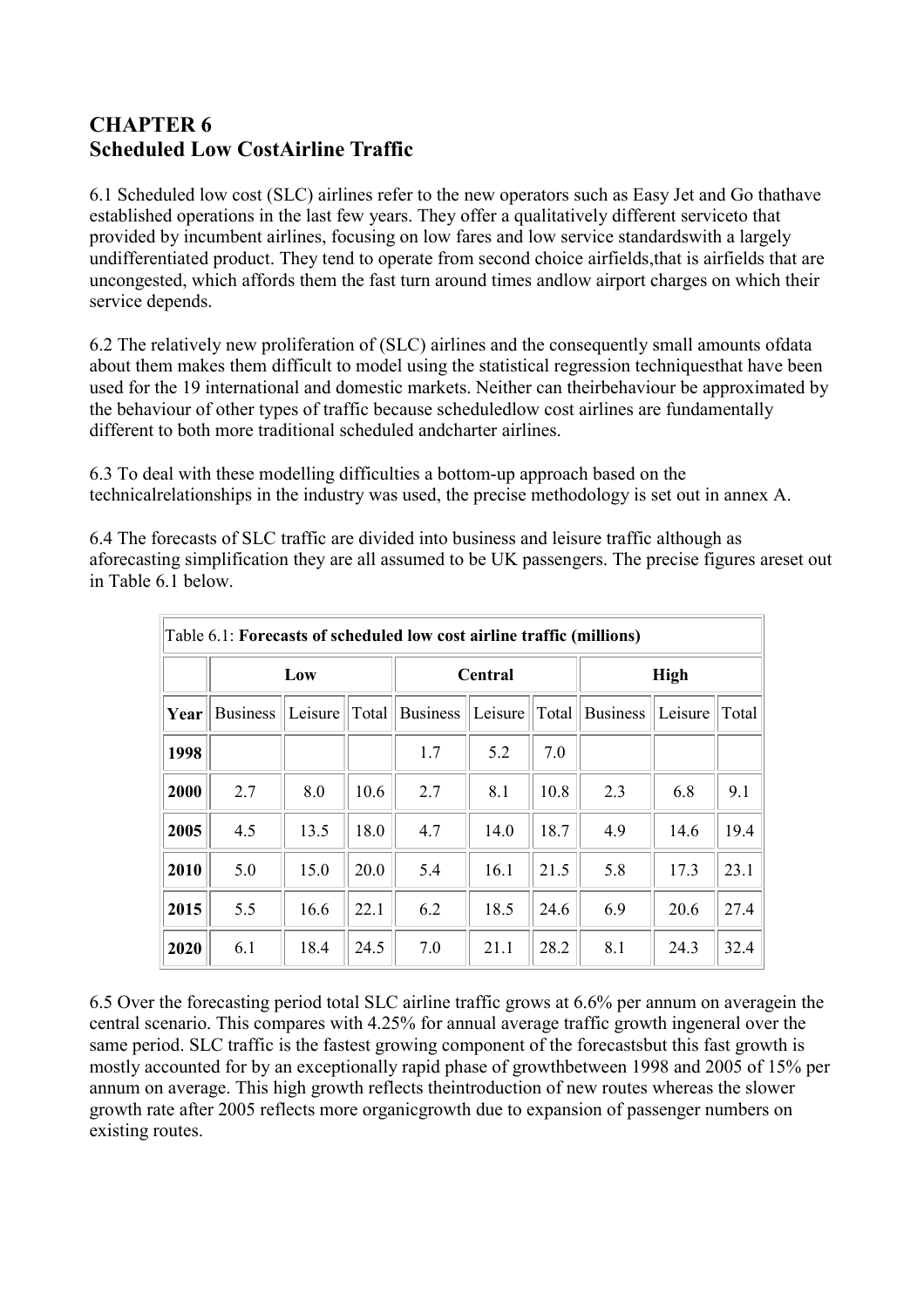## <span id="page-14-0"></span>**CHAPTER 7 Sensitivity T ests**

7.1 A number of sensitivity tests were carried out on the main forecasts to identify the impacton demand of changing key input variables. The range in which the Air Traffic Forecastsare presented, reflecting high and low growth demand scenarios, covers a number ofdifferent assumptions, primarily about GDP growth. This section looks more closely atspecific scenarios which alter the mid-point traffic forecasts. The results of these sensitivitytests are discussed below and summarised in Table 7.1

#### **Lowering medium term trend GDP growth**

7.2 The UK economic growth assumptions for the years 1998 to 2020 are based upon theTreasurys long term forecasts of GDP growth. These forecasts, with some adjustments forthe cycle in the short term, reflect the long run trend that has characterised the post-warperiod.

7.3 The sensitivity test assumed that the long run average growth rate fell by 0.5 percentagepoints from 2.25% per annum to 1.75% per annum. The income elasticity used was 1.5.These assumptions reduced passenger growth by approximately 72 million passengers in2020 down to 329 million passengers, approximately 82% of the central growth scenariototal. The implied average annual growth rate under this sensitivity is 3.3% per annumcompared with 4.25% per annum in the central growth scenario.

#### **Market maturity**

7.4 A sensitivity test was carried out to assess the effects of greater or lesser market maturitythan assumed in the main forecasts. Market maturity should be reflected in a reduction inthe income elasticity of demand for air travel, that is, if GDP growth stays constant thegrowth rate of demand for air travel should fall. Two market maturity sensitivities weretested, an elasticity of demand of 2.0, which implies less market maturity, and an elasticityof demand of 1.0, which implies more market maturity. The growth rate of GDP wasassumed to be the same as that used in the central growth scenario, 2.25% per annum.

7.5 An elasticity of 1.0 produces a forecast of 351 million passengers in 2020. This is just88% of the total in the central growth scenario and implies an average annual growthrate of 3.6% per annum.

7.6 An elasticity of 2.0 produces a forecast of 451 million passengers in 2020, roughly12% more than the total in the central growth scenario, which implies a growth rateof 4.8% per annum on average.

#### **Introduction of an aviation fuel tax**

7.7 Aviation fuel is currently exempt from taxation because of international agreements underthe Chicago Convention not to tax fuel used for international air travel. However, thepossibility of removing that exemption has recently been discussed in a number of fora inresponse to concerns about the environmental impact of air travel, in particular thecontribution of emissions of carbon dioxide and oxides of nitrogen from aircraft to globalwarming.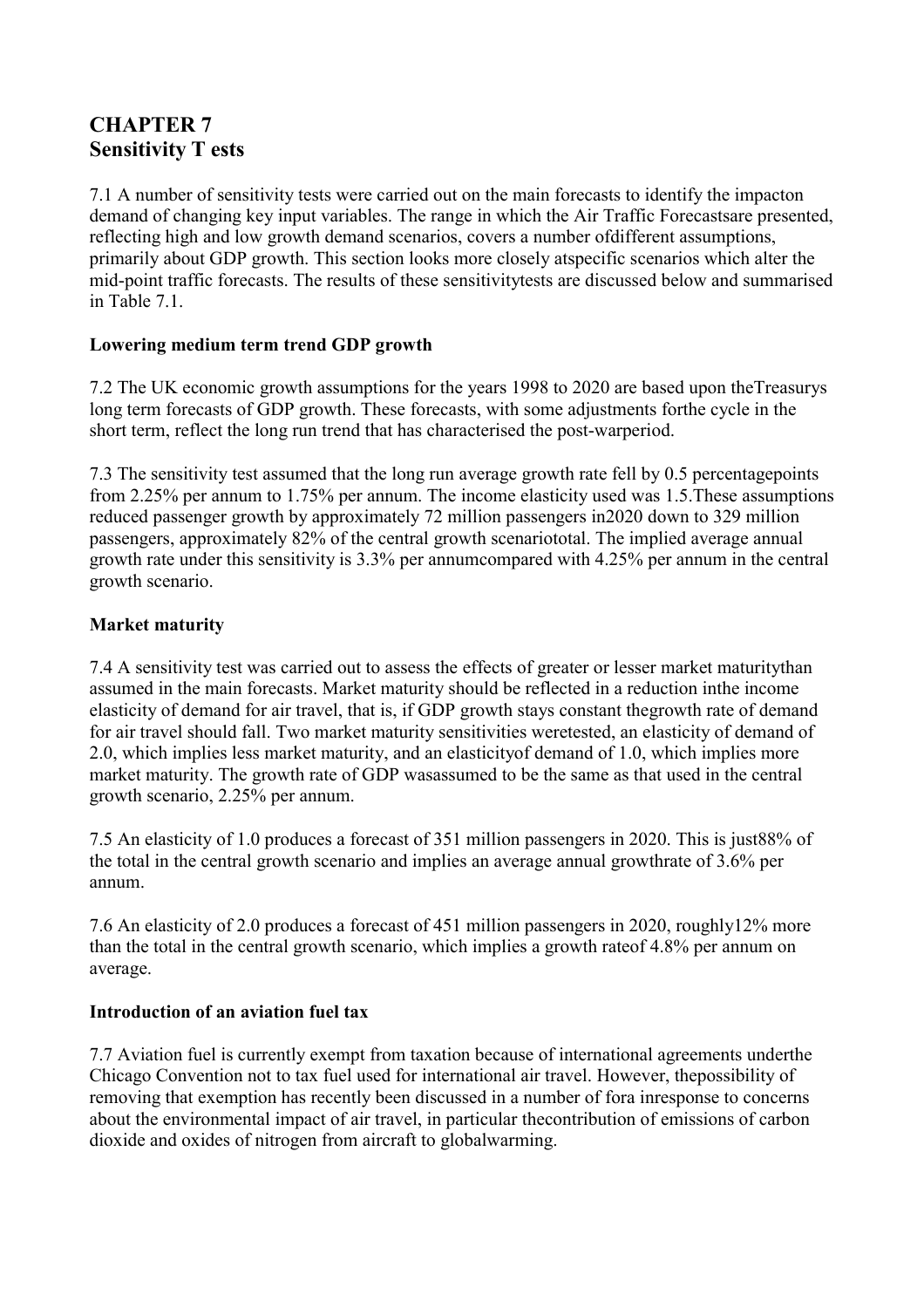<span id="page-15-0"></span>7.8 The sensitivity assumed that an environmental tax of 10% was introduced in 2006 andthat this was increased by 10 percentage points every year for the next nine years until thetax were 100% of fuel costs in 2015. A number of simplifying assumptions were necessary:

- The fuel tax was introduced globally, in a way that did not affect the existing fuelprice differentials between countries, thereby eliminating the scope for leakagethrough increased tankering.
- All the increase in fuel prices was passed through to fares. In practice airlines mightabsorb some of the increase through lower margins, or increase business fares morethan leisure fares due to the generally lower fare elasticities for business passengers.

7.9 The price elasticity of demand for air travel used was 1.0, reflecting a lower elasticity forbusiness markets and a higher elasticity for leisure markets. Fuel costs were assumed toconstitute 10% of total airline costs. The effect of supply side responses such as theintroduction of more fuel efficient aircraft on the contribution of fuel costs to total costswere assumed to be limited between 2006 and 2020 because of the long operational livesof aircraft. The fuel tax was assumed to be phased in at 10% in 2006 followed by a 10percentage point increase in the fuel tax rate per annum for the next nine years. Thisraises airline costs, all other things equal, by 1% per annum.

7.10 This sensitivity test produces a forecast of 300 million passengers in 2015, approximately90% of the total in the central growth scenario. If the average annual growth rate between2015 and 2020 in the central growth scenario is then applied to this figure the forecast for2020 is 361 million passengers. This implies an average annual growth rate of 3.8%.

#### **Higher and lower fares growth**

7.11 In the central scenario fares are assumed to decline at 1% per annum over the the forecastperiod. This reflects a small reduction from trend once the effect of a changing mix intraffic has been stripped out. Two sensitivity tests were conducted with respect to fares:The first assumes a 1 percentage point increase in the central scenario annual growthrate such that fares remain constant over the forecast period; the second assumes a1 percentage point reduction in the central scenario growth rate such that fares decreaseat 2% per annum.

7.12 A fare elasticity of demand of 1.0 was assumed in line with the other sensitivity tests.The assumption of a 2% reduction in fares per annum over the 22 year period to 2020combined with a 1.0 fares elasticity increases demand by 20% or 80 million passengersby 2020. This gives a new forecast of 481 million in 2020 which implies a growth rateof 5.1%.

7.13 The assumption of a one percentage point increase in the central scenario growth rate isequivalent to assuming fares are constant between 1998 and 2020. This reduces demandrelative to the central scenario by 25 % or 100 million passengers. This gives a newforecast of 301 million passengers in 2020 implying an annual average growth rate of 2.9%.These changes are asymmetric because increasing the growth rate by 1% induces a largerpercentage change in fares than does decreasing the growth rate by 1%.

#### **Increases in airport charges**

7.11 The impact on demand of higher airport charges or introducing other taxes which affectairline costs was also considered. Airport charges represent a slightly greater proportion orairline costs than aviation fuel, between 10% and 18%. An average of 15% is assumed forthe sensitivity test.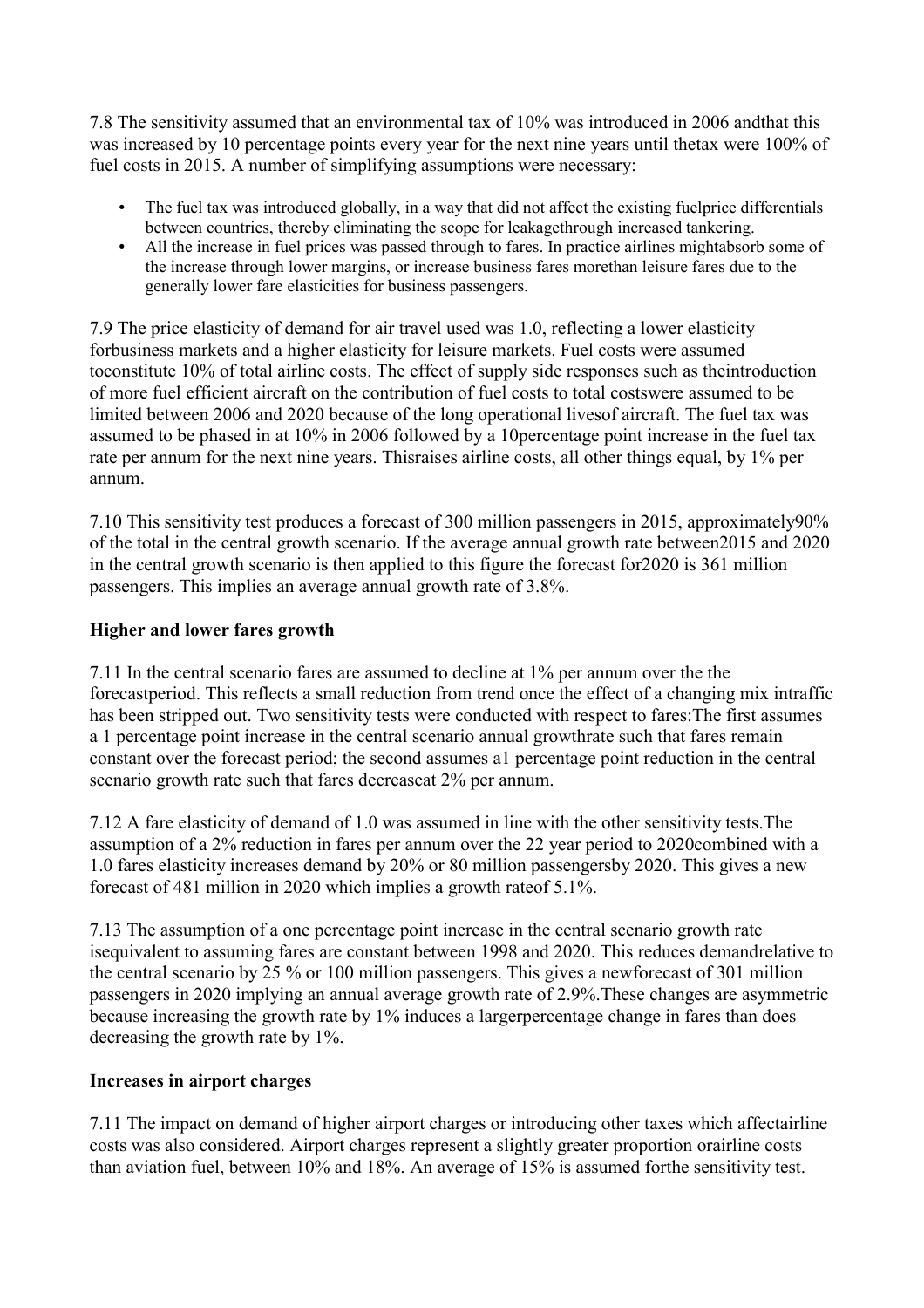<span id="page-16-0"></span>Assuming airport charges are increased by 50% and all of this increasewas passed on to passengers through higher fares and a price elasticity of 1.0, theassociated reduction in demand would be 7.5%. In 2020 this is equivalent to 30 millionpassengers, reducing the total forecast to 371 million passengers. This implies an averageannual growth rate of 3.7%.

#### **Exchange Rates**

7.12 A sensitivity test for exchange rates has not been considered. This is based upon the twowayeffect that exchange rates have on demand for air travel. An appreciation of the UKexchange rate against foreign currencies increases UK tourism overseas but reduces foreigntourism to the UK. For a depreciation of sterling the effects are simply reversed, with UKoverseas tourism being reduced and foreign tourism to the UK being increased. To someextent the two effects cancel one another out and for this reason a sensitivity test has notbeen conducted.

| Table 7.1: Results of the sensitivity tests         |                                                    |                                                             |  |  |  |  |  |
|-----------------------------------------------------|----------------------------------------------------|-------------------------------------------------------------|--|--|--|--|--|
| <b>Sensitivity Test</b>                             | Mid-point traffic<br>forecast<br>in 2020 (million) | Percentage change<br>(%)<br>relative to central<br>scenario |  |  |  |  |  |
| Central Scenario                                    | 401                                                |                                                             |  |  |  |  |  |
| Lower medium term GDP growth                        | 333                                                | 17%                                                         |  |  |  |  |  |
| Greater market maturity 1.0 income<br>elasticity    | 351                                                | 12%                                                         |  |  |  |  |  |
| Lesser market maturity 2.0 income<br>elasticity     | 451                                                | $+12\%$                                                     |  |  |  |  |  |
| Environmental fuel tax                              | 361                                                | 10%                                                         |  |  |  |  |  |
| A 1pp increase in fares growth per<br>annum $(0\%)$ | 301                                                | 25%                                                         |  |  |  |  |  |
| A 1pp decrease in fares growth per<br>annum $(2\%)$ | 481                                                | $+20%$                                                      |  |  |  |  |  |
| Increase in airport charges                         | 371                                                | 7.5%                                                        |  |  |  |  |  |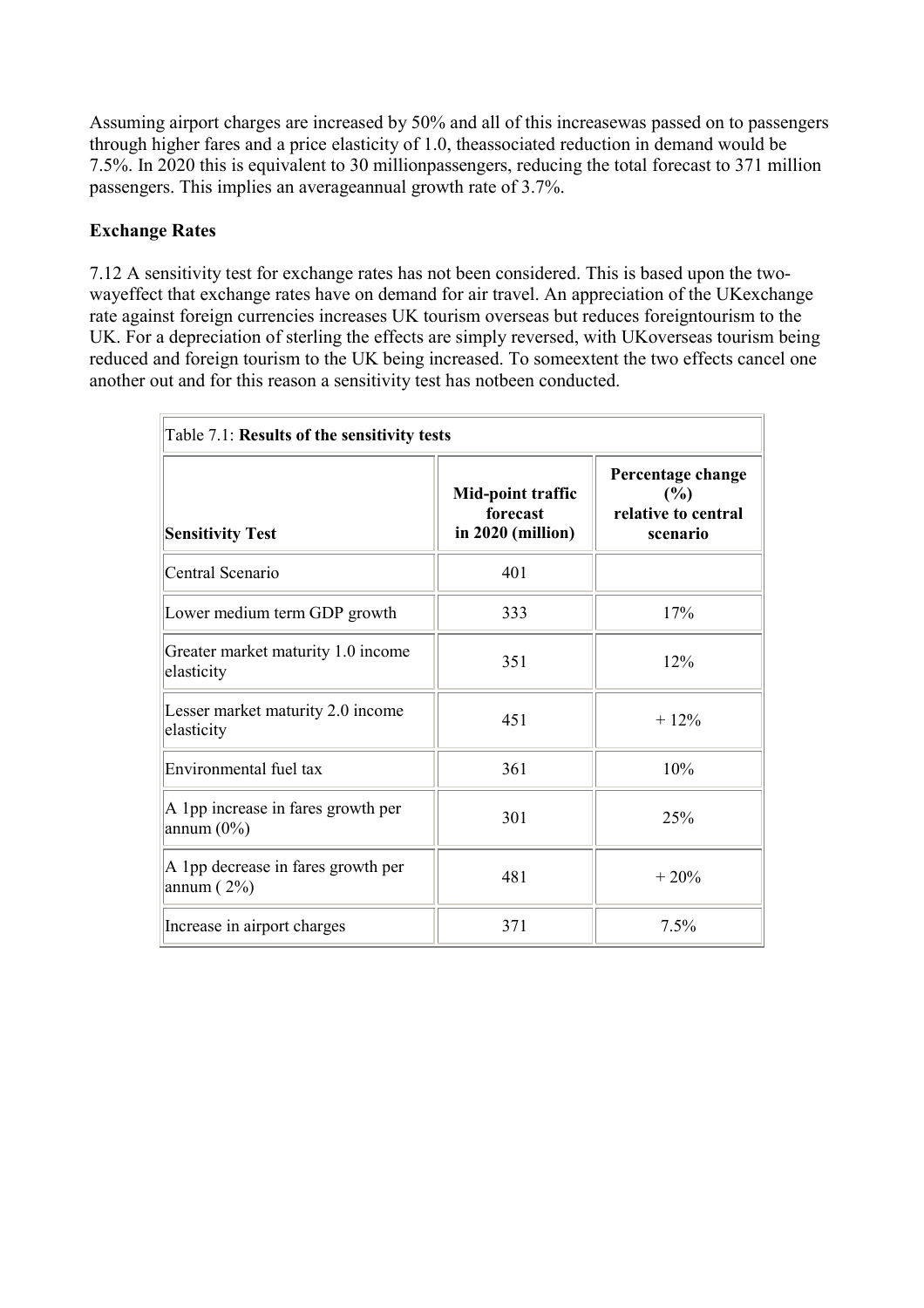## <span id="page-17-0"></span>**CHAPTER 8 Performance of Past Forecasts**

8.1 Figure 8.1 compares the performance of the upper bound of former DOT and DETRforecasts produced in 1988, 1991, 1994 and 1997 with the actual traffic for all UK airportsin those years. The base year, however, for each forecast is two years prior to thepublication date, reflecting the date of the latest available data at the time of producingthe forecast. The same data is set out in tabular form in Table 8.1. The forecasts areessentially long term forecasts of the trend in growth. Actual traffic may well deviate fromthem in any particular year due to the uncertainties in making accurate assumptions aboutshort term economic growth and other factors necessary to produce forecasts. This needs tobe borne in mind when making comparisons of actual and forecast growth overcomparatively short periods of time.

8.2 Past forecasts have proved to be cautious relative to actual outcomes. In the 1991 and1997 forecasts actual traffic has been close to the upper bound of the forecasts. Actualtraffic has consistently exceeded the upper bound of the 1994 forecast and theunderestimate of traffic in the 1988 forecast has grown over time.



8.3 The past forecasts have performed in different ways relative to actual traffic. Actualpassenger numbers have fallen within the range of the 1991 forecasts with the exception of1991, the year of the Gulf War, in which traffic suffered a temporary downturn which wasrecovered in the following year.

8.4 The 1994 forecasts have been less accurate than the 1991 forecasts withh traffic exceeding the 1991 range in almost every year. There is, obviously, not much data on which to compare the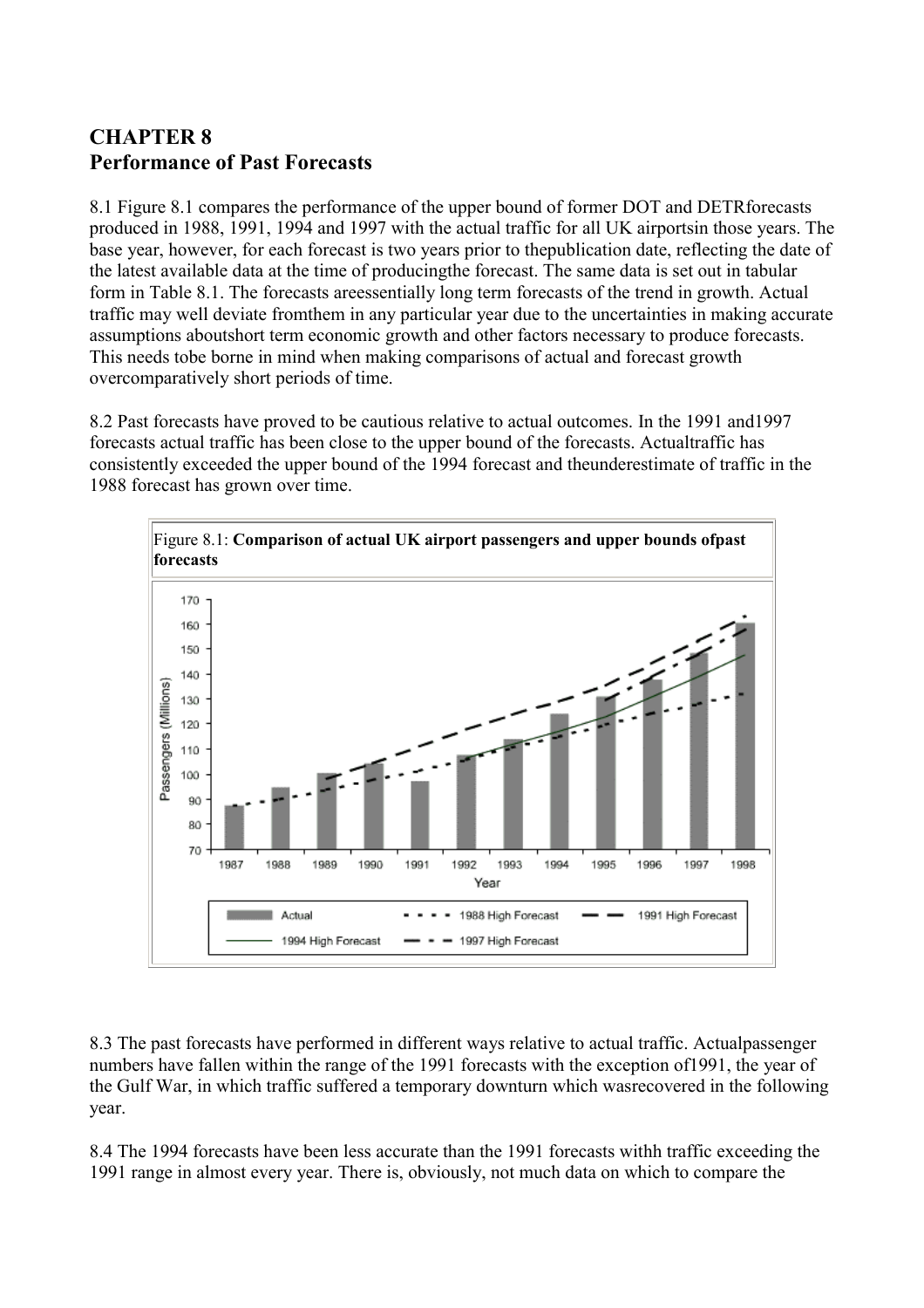performance of the 1997 forecasts although it should be noted that actual traffic had exceeded the forecast range by 1998.

|      |                   |            |            | Table 8.1: Comparison of actual UK airport passengers and past forecasts |            |
|------|-------------------|------------|------------|--------------------------------------------------------------------------|------------|
| Year | Actual<br>traffic | 1988       | 1991       | 1994                                                                     | 1997       |
| 1987 | 87.5              |            |            |                                                                          |            |
| 1988 | 94.6              | 89.791.3   |            |                                                                          |            |
| 1989 | 100.6             | 93.597.0   |            |                                                                          |            |
| 1990 | 104.1             | 97.5102.9  | 100.3104.3 |                                                                          |            |
| 1991 | 97.3              | 101.6109.3 | 102.6110.9 |                                                                          |            |
| 1992 | 107.8             | 105.9116.0 | 105.0118.0 |                                                                          |            |
| 1993 | 113.9             | 110.4123.2 | 108.2123.4 | 107.9111.3                                                               |            |
| 1994 | 123.9             | 115.1130.8 | 111.6129.1 | 109.7116.8                                                               |            |
| 1995 | 131.1             | 120.0138.9 | 115.0135.0 | 111.6122.6                                                               |            |
| 1996 | 137.5             | 124.0146.6 | 118.9143.8 | 115.5130.4                                                               | 134.1138.5 |
| 1997 | 148.3             | 128.1154.7 | 122.9153.1 | 119.6138.7                                                               | 138.8148.0 |
| 1998 | 160.2             | 132.4163.2 | 127.0163.0 | 123.8147.5                                                               | 143.7158.2 |

8.5 The forecasts of total air traffic are higher in the 2000 forecasts than they were in the 1997forecasts. Table 8.2 compares mid-point estimates for 2000, 2005, 2010 and 2015 for the1994, 1997 and 2000 forecasts.

| Table 8.2: Comparison of 1994, 1997 and 2000 Air Traffic Forecasts, mid-<br>points(millions) |      |      |      |  |  |  |  |  |  |
|----------------------------------------------------------------------------------------------|------|------|------|--|--|--|--|--|--|
| Year                                                                                         | 1994 | 1997 | 2000 |  |  |  |  |  |  |
| 1998                                                                                         |      |      | 160  |  |  |  |  |  |  |
| 2000                                                                                         | 150  | 168  | 181  |  |  |  |  |  |  |
| 2005                                                                                         | 188  | 206  | 229  |  |  |  |  |  |  |
| 2010                                                                                         | 232  | 253  | 276  |  |  |  |  |  |  |
| 2015                                                                                         |      | 310  | 333  |  |  |  |  |  |  |
| 2020                                                                                         |      |      | 401  |  |  |  |  |  |  |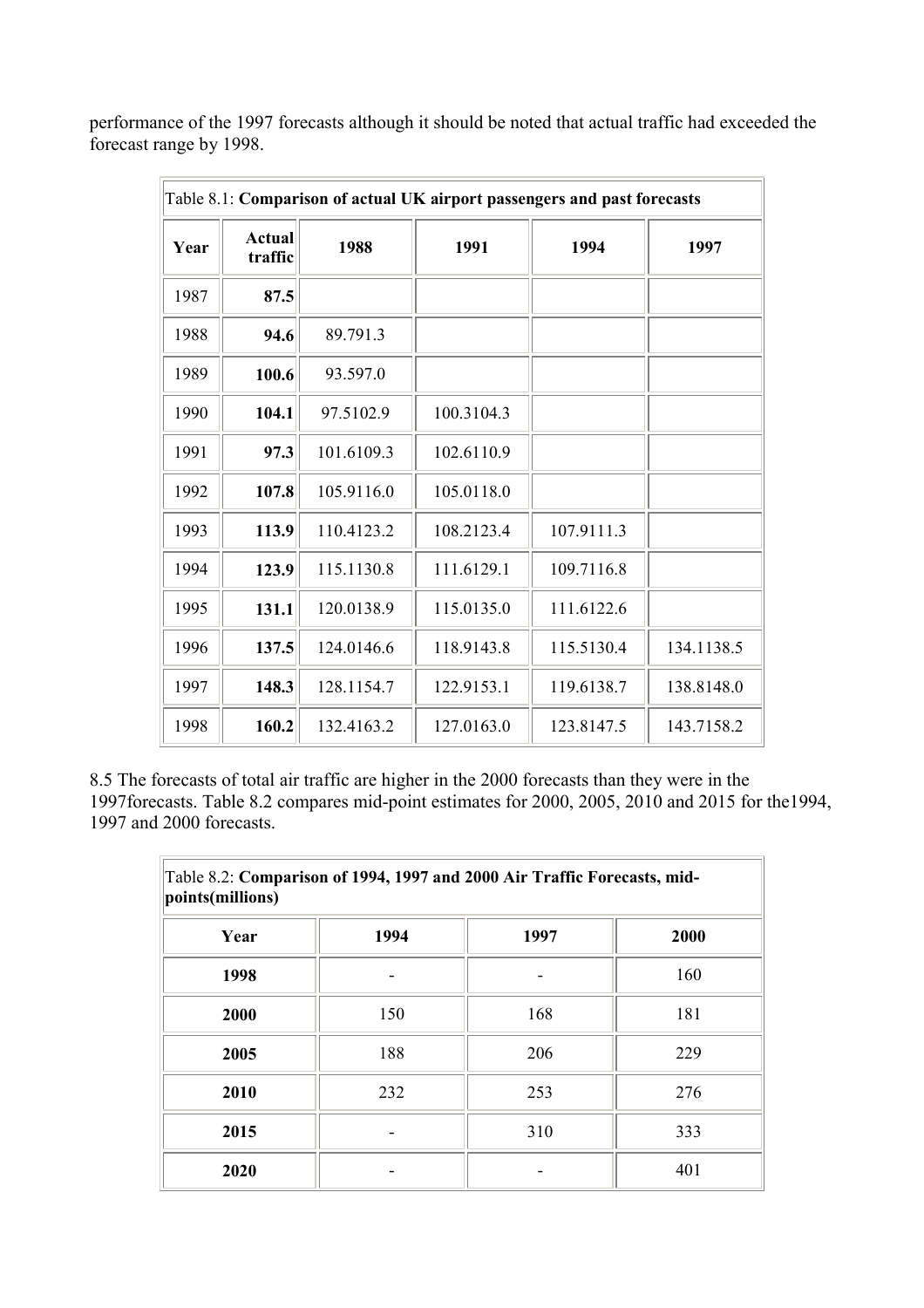Note: The 1998 figure is actual.

8.6 The average annual growth rates differ between the three forecasts with 4.4% per annumfor the 1994 forecasts, 4.2% per annum for the 1997 forecasts and 4.1% per annum for the2000 forecasts. This implies that the progressively higher forecasts for the end year reflecthigher base year traffic totals, rather than increasing growth rates.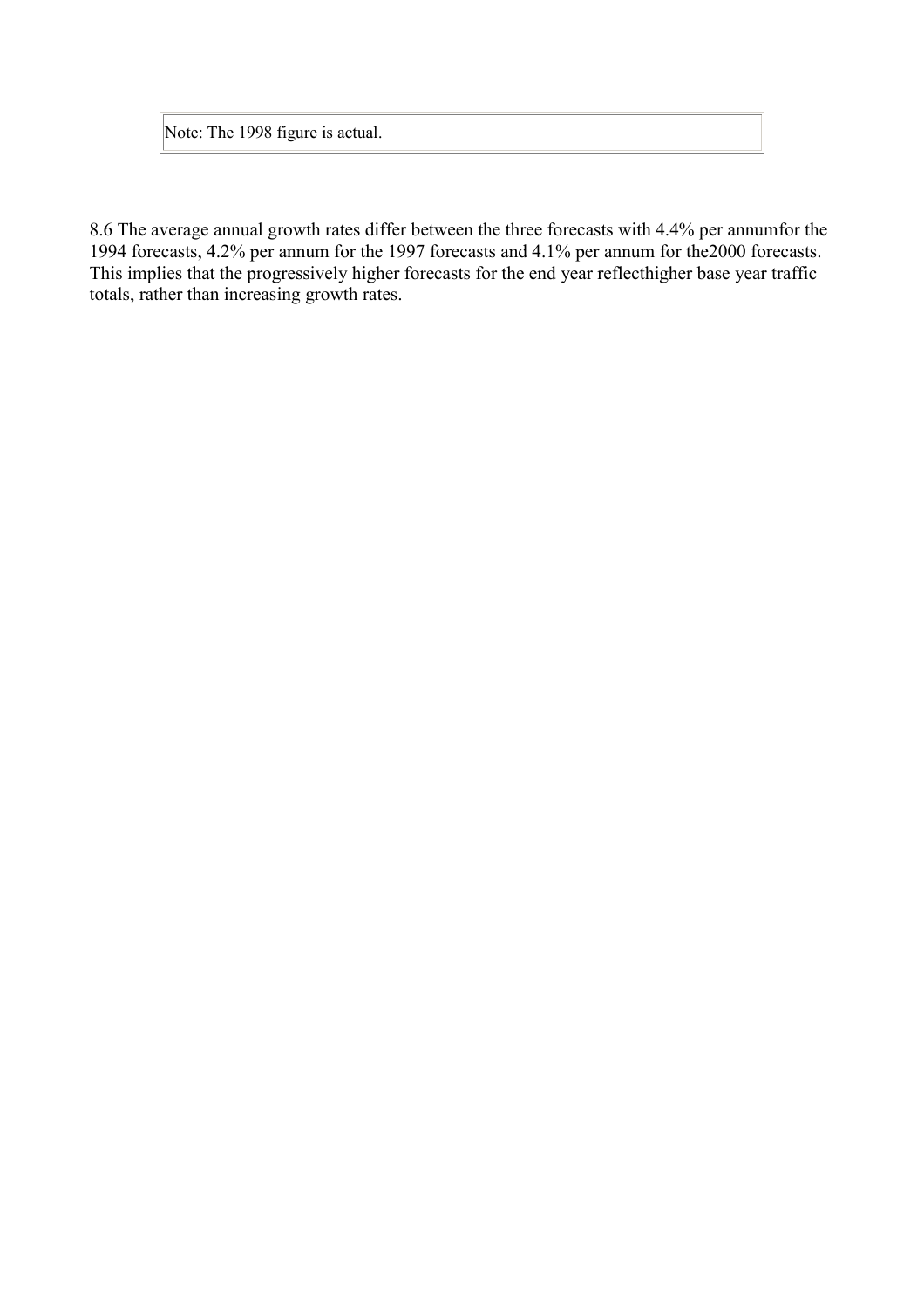## <span id="page-20-0"></span>**ANNEX 1 Methodology**

A1.1 This annex describes the data and methodology employed by the Department ofEnvironment, Transport and the Regions in the 2000 forecast of air traffic. The basicprocedure consists of regressing traffic on its determinants, such as GDP, prices, exchangerates and trade and to obtain the relationship between these variables. This relationship isthen used to obtain forecast values of air traffic by inserting assumed forecast values of theexplanatory variables.

#### **Data Sources**

A1.2 For the purpose of forecasting, air traffic is broken up into several markets crosstabulatinglong and short haul travel, UK and foreign residency and business and leisure. The trafficdata for the international market sectors was obtained from the International PassengerSurvey (IPS) carried out by the Department of National Heritage. The IPS provides dataon tourist traffic at UK airports according to trip purpose, nationality and origin anddestination. This allows the forecast of traffic for individual market sectors which mayhave differing relationships with the explanatory variables. The data for the domesticmarket sectors was obtained from the CAA Annual **Statistics** 

A1.3 Non-tourist traffic such as diplomats and airline and military personnel are excluded fromthe IPS traffic figures, as are passengers to North Sea oil rigs and airside interliningpassengers. Growth rates are applied to the 1998 values of these air traffic categories(obtained from CAA Annual Statistics) to forecast total international traffic. A residualis then added to this total to ensure that the final figure is consistent with the CAAtotal figure.

A1.4 IPS tourist traffic data is split into different market sectors according to destination,nationality of traveller and purpose of visit. Sixteen international traffic forecasting modelsare estimated. Long haul destinations are subdivided into OECD countries not in WesternEurope (called OECD), newly industrialised South East Asian countries (called NICcountries) and developing countries (called LDC countries). This is appropriate becausethese markets are growing at differing rates and the relationships between the underlyingdrivers of air travel demand and air demand may also differ between markets.

A1.5 UK GDP, consumer expenditure and the Retail Price Index were taken from issues ofEconomic Trends. Overseas trade data was obtained from the Monthly review of ExternalTrade Statistics. Foreign GDP, exchange rates and foreign consumer price indices weretaken from IMF Annual Yearbooks of International Financial Statistics. Fares data wasobtained from the CAA and IPS yearbooks.

A1.6 Data on fares paid by air passengers from the IPS was used in estimating all UK residencymodels. This provides a more accurate reflection of the effect of fares on air travel, as usingpublished fares data is increasingly misleading due to the volume and variety of discountair fares on offer. This data is not as yet available for foreign passengers.

A1.7 For all sixteen international market sectors, indices were constructed for fares, exchangerates, foreign GDP and trade volumes using a weighting procedure, with the weightattached to a country depending on the traffic flow by type and trip purpose to / from thatcountry relative to the total traffic for that market.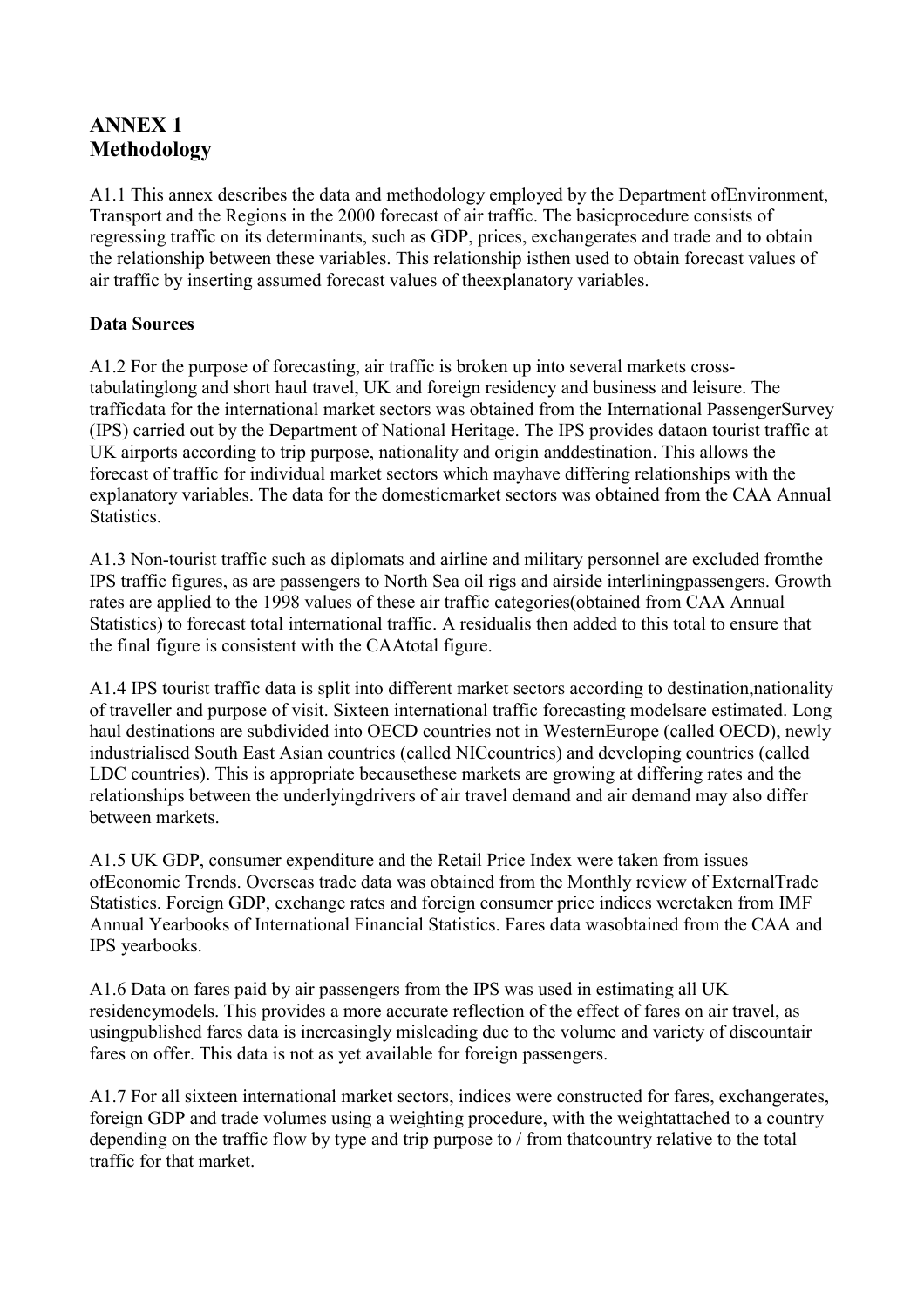<span id="page-21-0"></span>A1.8 Economic analysis forms the basis of the forecasting equations used by the Department.

#### **Econometric analysis and forecasting procedure**

A1.9 Individual models were specified for each of the sixteen international markets and threedomestic sectors. The models included as explanatory variables the key determinants of airtraffic such as GDP, trade, air fares and exchange rates. All econometric analysis involvesjudgements on such issues as the functional form of the equations and the period overwhich relationships are to be estimated. These judgements were based upon economictheory and the statistical performance of the estimated models. By way of example, theoryconcerning air travel market maturity indicates that constant elasticity log-log models bestrepresent business markets while many leisure markets are consistent with decliningelasticities and exponential models. This follows because market maturity, which reducesthe elasticity between income and air travel demand, is more likely to be a feature ofleisure markets. This follows from the arguments set out in paragraph 2.10.

A1.10 All models were estimated in logs to help linearise the relationship between the dependantvariable and the explanatory variables. Differences are used to control for nonstationarityin the data. Non-stationarity, the presence of a stochastic trend, in the data weakens theresults of the OLS estimation procedures used in this study. Initial Dickey-Fuller tests forunit roots (non-stationarity) in the data were positive. To control for this the data wasdifferenced to remove the stochastic trend.

A1.11 Examples of the models used are given below. Equation (1) is a basic example of the loglogform of the model used to forecast business traffic. This functional form producesincome elasticities that are constant over time, implying that the market for air travel forbusiness purposes is not approaching saturation or maturity. While this is broadlyconsistent with past experience it was felt that there would be some decline in growthrates towards the end of the forecast period. This decline was allowed for by multiplying the forecasts by the ratio  $(Pax_1/Par_{1995})^{0.x}$  The size of the exponent in this term varieddepending on the degree of taper that was felt to be appropriate. This judgement was basedon economic theory and the forecasts of the estimated model.

(1) 
$$
\Delta \ln(\text{Pax})_t = \alpha_1 + \alpha_2 \Delta \ln(\text{Fares})_t + \alpha_3 \Delta \ln(\text{GDP})_t + \alpha_4 \Delta \ln(\text{Pax})_{t-1} + \alpha_5 \Delta \ln(\text{GDP})_{t-1} + \epsilon_t
$$

 $\Delta$  is the difference operator i.e.  $\Delta \ln(Pax)_t = \ln(Pax)_t - \ln(Pax)_{t-1}$ . This is done to remove the stochastic trend to make the variable stationary.

The long run solution to the above equation is given by:

$$
\ln(Pax) = \frac{\alpha_1}{-\alpha_4} + \frac{\alpha_5}{-\alpha_4}\ln(\text{GDP})
$$

The long run (constant) income elasticity is given by  $\frac{d}{dx}$ 

 $ln(Pax)$ <sub>t</sub> = natural logarithm of passengers at UK airports by market segment in period t.

 $GDP_t = Gross$  Domestic Product

 $\varepsilon_t$  = error term in period t.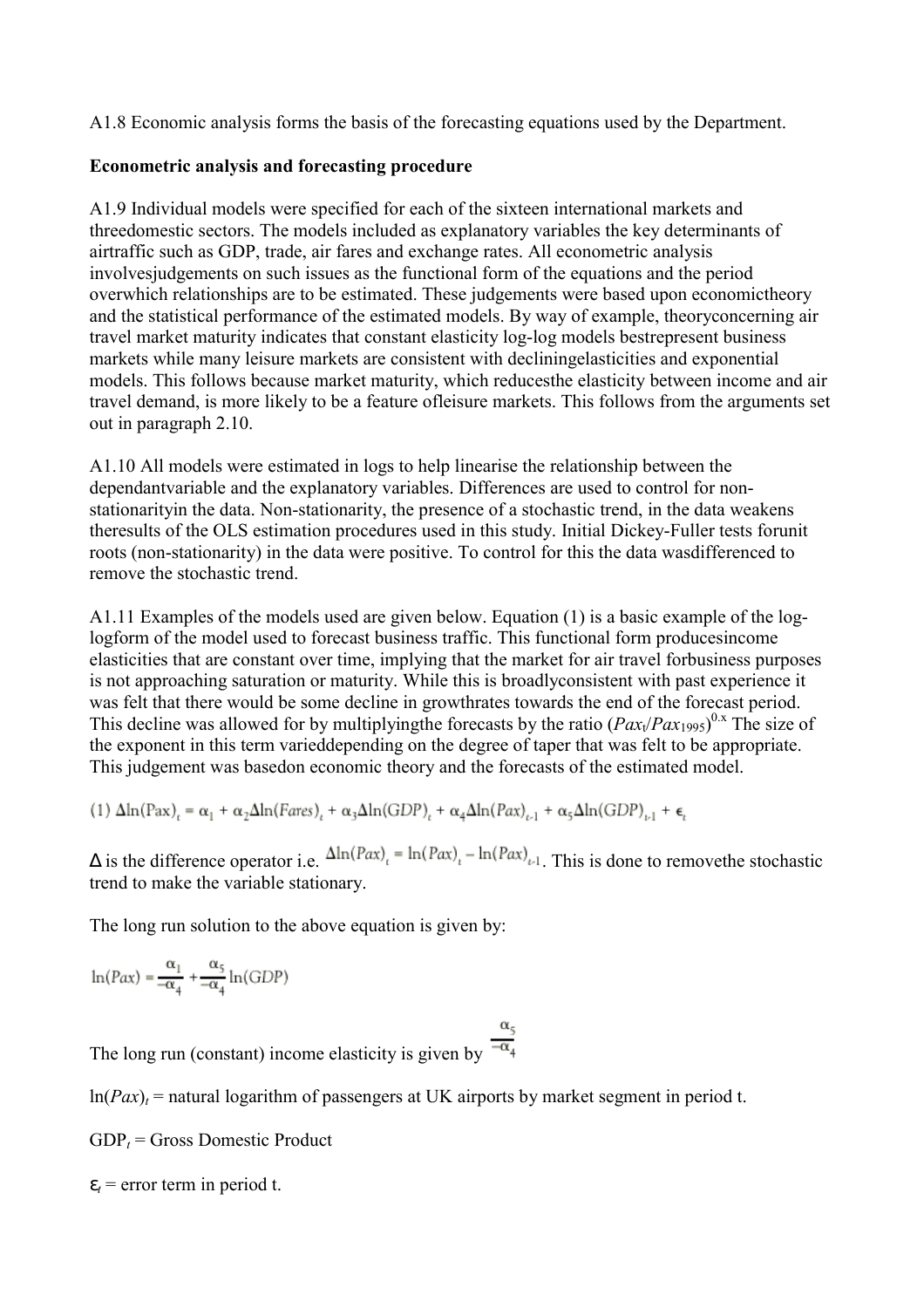<span id="page-22-0"></span>A1.12 Equation (2) is an example of an exponential transformation model incorporatingdeclining income elasticities (to reflect market maturity) that was used to estimate mostleisure markets. The exponent k determines the degree of decline of income elasticity. Thehigher the value of k the greater the decline in income elasticity over time and the moremature the market.

(2)  $\Delta Pax_{t}^{k} = \beta_{1} + \beta_{2}\Delta \ln(GDP)_{t} + \beta_{3}Pax_{t-1}^{k} + \beta_{4}\ln(GDP)_{t-1} + \epsilon_{t}$ 

$$
Pax^k = \frac{\beta_1}{-\beta_3} + \frac{\beta_4}{-\beta_3} \ln(\text{GDP})
$$

The long run solution is given by:

The long run declining income elasticity is given by  $\frac{\beta_4}{-\beta_3} \cdot \frac{1}{k \cdot P \alpha x^k}$ 

A1.13 All of the chosen determinants of air traffic were tried in the model for each market andomitted systematically if they proved insignificant.

A1.14 Dummy variables were used to control for outlying observations in the data. The dummyvariables used did not always coincide with an obvious international event but most couldbe explained by the oil price shocks, the bombing of Libya and the Gulf War.

A1.15 The models were estimated using OLS techniques and subjected to a range of tests forstatistical adequacy. These tests were the Jarque-Bera test for normality, the RamseyRESET test for structural form, the Lagrange multiplier test of residual serial correlationand a test for heteroskedasticity.

A1.16 Results were consistent with a priori assumptions about the market for air travel. GDP wasthe most important determinant of air traffic, trade was significant in some businessmarkets and exchange rates were significant in both leisure and business markets. Fareswere a significant determinant in fewer markets although this was almost certainly due tothe difficulties of obtaining a representative fares series. The long run income and priceelasticities implied by the estimated models were within the broad range of economictheory. Income elasticities were in a range from 0.4 to 0.8 and price elasticities wereapproximately 1.3 in leisure markets but 0.5 in business markets. This is consistent witheconomic theory as we would expect fares to be have a stronger effect on the decisions ofleisure travellers.

#### **Miscellaneous**

A1.17 The IPS air traffic data on which the 16 international and three domestic estimatedmarket models are based, excludes three categories of air traffic and a residual differencebetween CAA and IPS figures. The three categories are: North Sea oil rig traffic; airsideinterliners and non-tourist traffic, which includes military and airline personnel anddiplomats. These three categories and the residual are combined under the categorymiscellaneous. The assumptions for North Sea oil rig traffic were: no growth in the highscenario; 1.5% per annum decline between 1996 and 2001; 1.08% decline per annumbetween 2001 and 2006; and zero growth / decline between 2006 and 2015. These growthrates are based on estimates of employment in the oil sector prepared by Aberdeen CityCouncil and Aberdeenshire Council. Airside interliners were assumed to grow at the samerate as total foreign traffic. Non-tourist traffic and the residual term are assumed to stayconstant over the entire forecasts.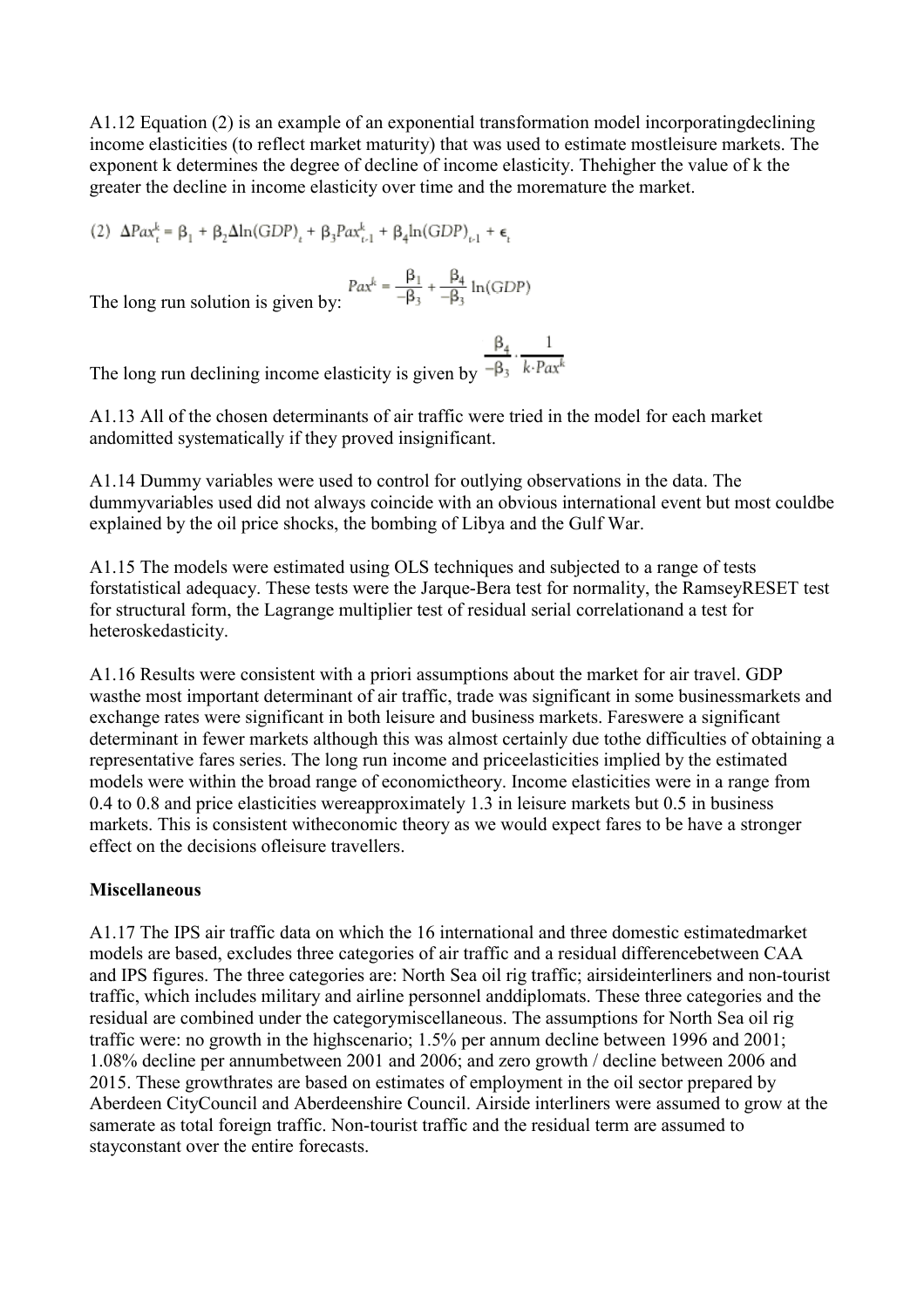#### <span id="page-23-0"></span>**Domestic traffic**

A1.18 Domestic traffic is divided into three market sectors: traffic between London and regionalairports, traffic between the regional airports and traffic to the Channel Islands. Theregression analysis and forecast procedure adopted followed that applied to theinternational markets, described above.

#### **Scheduled low cost airlines**

A1.19 Scheduled low cost (SLC) airlines refer to the relatively new no frills scheduled serviceoperators such as GO and EasyJet which have emerged over the last few years. These airlinesoffer a qualitatively different service to either charter operators or full service scheduledcarriers which has resulted in rapid growth in passenger volumes. The different nature ofSLC airlines product and the effect it has had on traffic growth is not easily modelledusing the econometric equations used to forecast more established markets. SLC passengergrowth is forecast based upon simple rules about the development of the key drivers in theSLC market, which are somewhat different to the drivers for the market in general.

A1.20 The methodology adopted uses the rule that very few SLC routes have been operated withfewer than 70K passengers per annum. This was assumed to incorporate both an abstractedelement of traffic (30%) and a generated portion of traffic (70%). The assumption of anabstracted portion of traffic on all routes is consistent with the methodology, whichassumes future SLC routes will only be on city-pairs already served by incumbent airlines.The assumption of 30% of traffic being abstracted from incumbent airlines implies thatonly routes with 100K passengers or more per annum can support an SLC airline and thatfor every 100K incumbent passengers a further 50K are generated after an SLC airlineenters the route. This calculation was applied to every route with 100K passengers or moreand the total additional traffic calculated.

A1.21 To produce a specific forecast of the generated traffic attributable to SLC airlines the totalof additional traffic was assumed to be phased in in equal amounts over the next sevenyears and to grow at the same rate as UK short haul scheduled leisure traffic thereafter.The SLC figures presented in the report also include the existing element of SLC trafficwhich is also assumed to grow at the same rate as UK short haul scheduled traffic.

#### **Summary of differences between methodologies used in the 1997 and 2000 forecasts**

A1.22 The econometric methodology employed by the Department in calculating the 2000 AirTraffic Forecasts is very similar to that used to calculate the 1997 forecasts.

A1.23 The availability of an extra three years data in the estimation of the models used toproduce the 2000 Air Traffic Forecasts inevitably results in different forecasting models tothose used for the 1997 forecasts. The models used in the 2000 air traffic forecasts are notthe same as those used in the 1997 forecasts but, nevertheless, model selection was basedon econometric and forecasting criteria.

A1.24 For estimation of forecasting models, total air traffic from UK airports is disaggregated intoindividual markets by destination region. For the 2000 Air Traffic Forecasts it was decidedto continue with the split of long haul traffic into OECD, NIC and Developing Countriesintroduced in the 1997 forecasts. This distinction remains relevant, especially in theaftermath of the South East Asian crisis.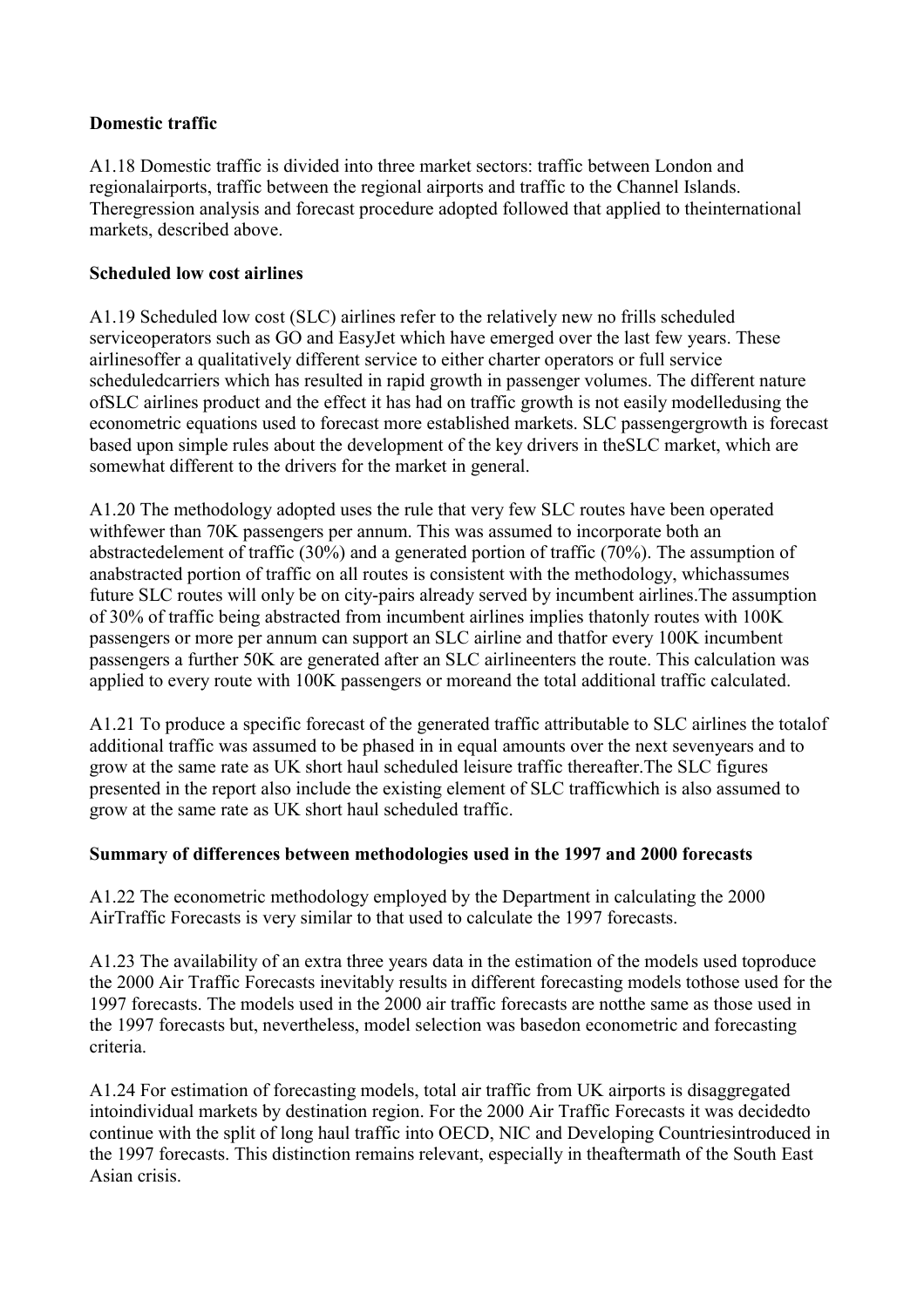## <span id="page-24-0"></span>**ANNEX 2 Assumptions**

A2.1 Assumptions about future economic growth rates, trade volumes, real exchange rates andair fares are required to produce the Air Traffic Forecasts. Assumptions are presented foreach explanatory variable used in the forecasting equations that generate the centralscenario.

A2.2 In order to reflect the inherent difficulties in forecasting demand it is important to build arange around the central forecast based upon differing assumptions about the underlyingvariables. The upper and lower bounds of the range are expressed as high demand andlow demand scenarios of air traffic. This chapter discusses the assumptions that underpinthe central scenario and the considerations required in constructing the forecast range.

#### **Economic Growth**

A2.3 GDP growth is a major determinant of the growth in demand for air travel with higherlevels of GDP and higher growth rates being associated with higher levels of, and growthin, demand for air travel. Table A2.1 reports the specific assumptions used in the centralgrowth scenario made for each geographical market.

| Table A2.1: Real GDP growth assumptions (% change p.a.) |      |                 |             |            |            |  |  |  |  |  |
|---------------------------------------------------------|------|-----------------|-------------|------------|------------|--|--|--|--|--|
|                                                         | UK   | <b>W</b> Europe | <b>OECD</b> | <b>NIC</b> | <b>LDC</b> |  |  |  |  |  |
| 1999                                                    | 2.25 | 2.0             | 3.7         | 5.2        | 3.5        |  |  |  |  |  |
| 2000                                                    | 2.5  | 2.7             | 2.6         | 5.1        | 4.8        |  |  |  |  |  |
| 2001                                                    | 3.0  | 2.1             | 2.5         | 5.0        | 4.9        |  |  |  |  |  |
| 2002-15                                                 | 2.25 | 2.1             | 2.7         | 5.0        | 4.9        |  |  |  |  |  |
| 2016-20                                                 | 2.25 | 2.1             | 2.7         | 3.0        | 4.0        |  |  |  |  |  |

A2.4 The central assumptions for UK GDP growth are based on the central assumption in the1999 Budget Report which makes short term forecasts of a range of 2.25% to 2.75%growth in 2000 and 2.75% to 3.25% growth in 2001. (Page 6, 1999 Budget Report, HMT).After 2001, growth is assumed to return to trend, 2% to 2.25% per annum, until 2011 afterwhich growth is expected to be in the range 2.0% to 2.5%. (Page 88, 1999 Budget Report)Although the Budget Report forecasts a range for GDP growth, the air traffic forecasts usethe mid-point of this range, 2.25% per annum. UK consumer expenditure, used indomestic markets, is expected to grow in line with UK GDP over the long term.

A2.5 Assumptions about economic growth in Western Europe, Other OECD (excluding Korea),Newly Industrialised Asian Countries and Developing Countries are based on the May1999 IMF World Economic Outlook. The specific assumptions are detailed below.

Western Europe Short haul markets use the IMF growth assumptions for EuropeanUnion countries for 1999, 2% growth and for 2000, 2.7% growth. After this the averagegrowth rate in the 1990s for the EU, 2.1% per annum, is assumed to apply over the next20 years.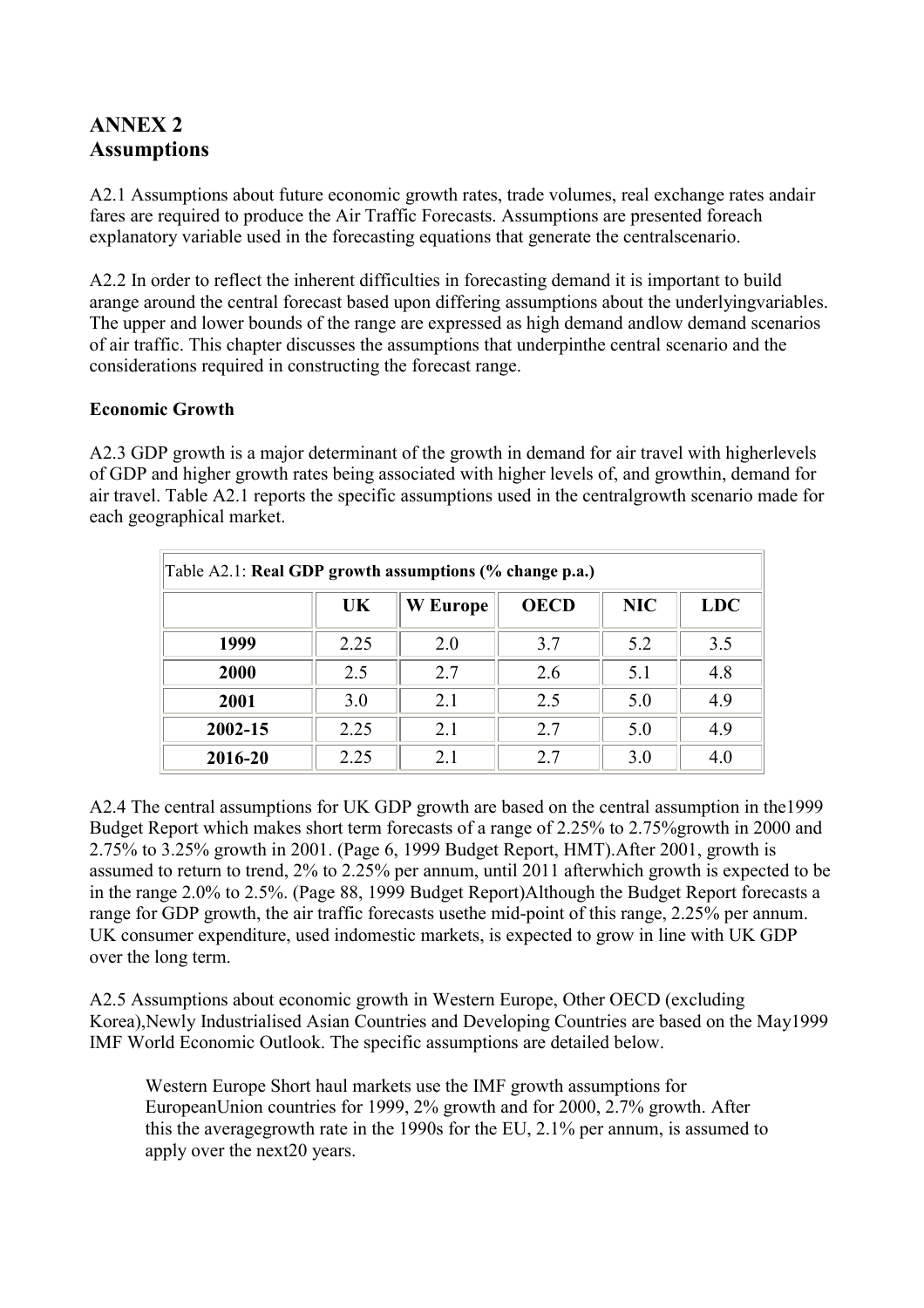<span id="page-25-0"></span>OECD OECD markets use the IMF projections for Major industrial countries for 1999,2.6% growth, and 2000, 2.5% growth, and then the OECD average for the 1990s, 2.7%per annum, is assumed to apply for the next 20 years.

NIC The assumptions for NIC markets are the IMF projections for Newly IndustrialisedAsian economies for 1999, 5.2% growth, and 2000, 5.1% growth, then the NIC averagefor the 1990s reduced slightly to 5% per annum is assumed to apply for the next fifteenyears, and then reduced even more for the following 5 years to 3% per annum.

LDC The IMF projections for developing countries for 1999, 3.5% growth, and 2000,4.8% growth, form the growth assumptions for developing countries. Growth of 4.9% perannum is assumed until 2015, with 4% per annum growth assumed between 2016 and2030.

#### **Trade Volumes**

A2.6 The growth rates used for the trade volumes in the central growth scenario are set out intable A2.2 below. The assumptions about trade growth are based on IMF World EconomicOutlook assumptions of trade and GDP growth and the Treasury assumptions of UK GDPgrowth. In most cases trade growth is assumed to be faster than GDP growth in the shortterm but the growth rates converge over time such that the proportion of GDP accountedfor by trade stabilises. The same growth rates are applied to exports and imports to reflectthat, in the long run, exports and imports are not likely to display different trends.

A2.7 The trade variables are not important in all of the business markets and therefore havelittle independent effect over the forecast range. The high growth scenario reflects ahigher growth in trade volumes in line with the higher growth in GDP assumed in thatscenario and the low growth scenario assumes a lower growth in trade volumes in line withthe lower growth in GDP assumed in that scenario.

|         | Table A2.2: Visible trade growth assumptions (% change p.a.) |                    |             |            |            |  |  |  |  |  |  |  |
|---------|--------------------------------------------------------------|--------------------|-------------|------------|------------|--|--|--|--|--|--|--|
|         | UK                                                           | W<br><b>Europe</b> | <b>OECD</b> | <b>NIC</b> | <b>LDC</b> |  |  |  |  |  |  |  |
| 1999    | 4.25                                                         | 4.25               | 3.0         | 3.0        | 3.0        |  |  |  |  |  |  |  |
| 2000    | 4.5                                                          | 4.5                | 2.75        | 6.2        | 2.75       |  |  |  |  |  |  |  |
| 2001    | 4.0                                                          | 2.75               | 2.75        | 6.0        | 2.75       |  |  |  |  |  |  |  |
| 2002-15 | 2.25                                                         | 2.75               | 2.75        | 6.0        | 2.75       |  |  |  |  |  |  |  |
| 2016-20 | 2.25                                                         | 2.75               | 2.75        | 3.0        | 2.75       |  |  |  |  |  |  |  |

#### **Exchange Rates**

A2.8 Exchange rates have a conflicting influence on the overall volume of air travel. A realappreciation of sterling will lower the cost to UK residents of travelling abroad, stimulatingdemand, but at the same time raising the costs to foreign residents visiting the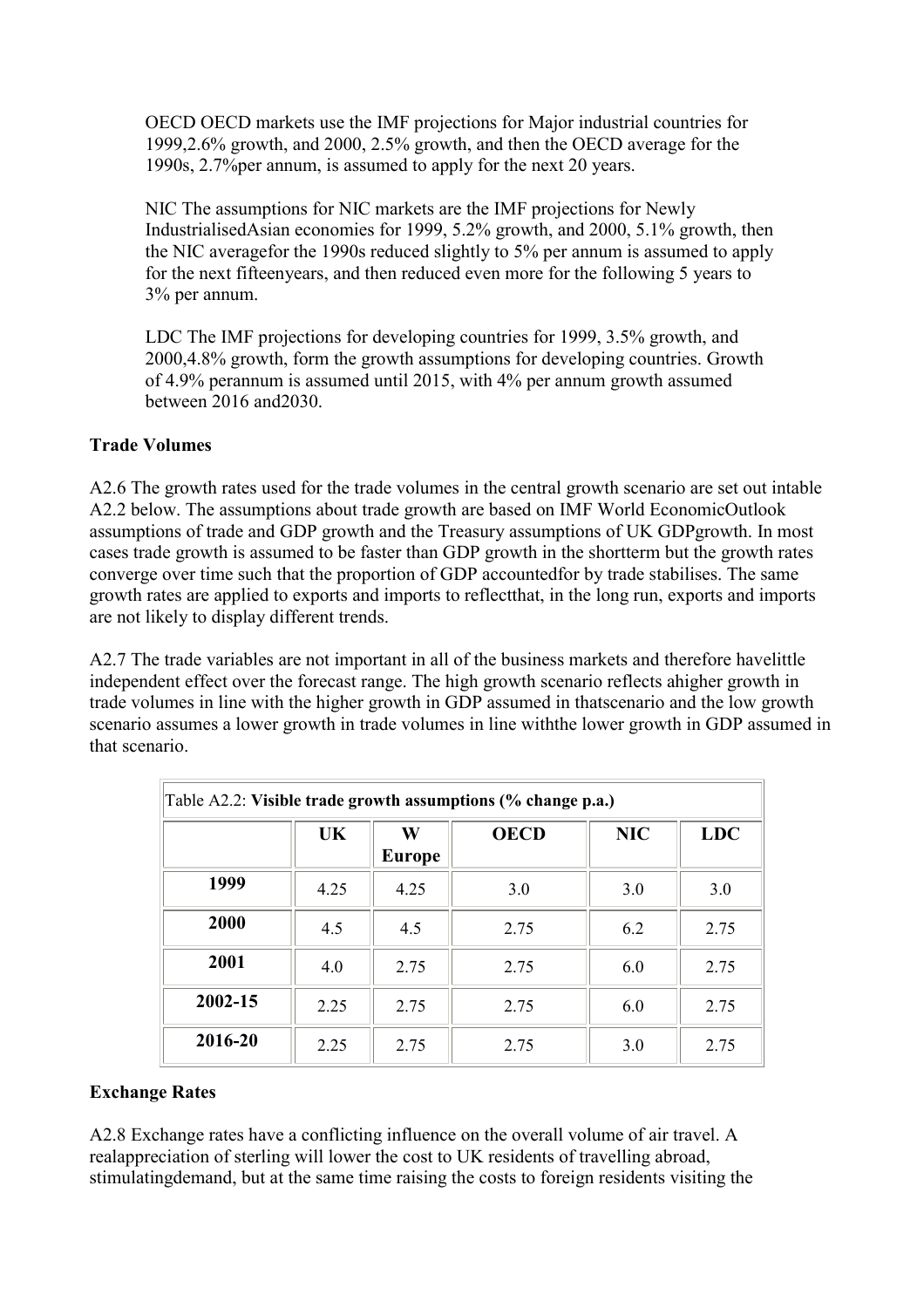<span id="page-26-0"></span>UK,reducing demand. In aggregate the relationship between exchange rates and the demandfor air travel should be positive, that is an appreciating pound should be associated withincreasing air travel overall. This holds because far fewer foreign residents fly to and fromthe UK than British residents. This means that, say, an appreciation of sterling has agreater effect in increasing travel by UK residents than it does on decreasing travel byforeign residents.

A2.9 Given the particular uncertainty in forecasting the path of exchange rates, the central caseof the forecasts assumes that real effective exchange rates maintain their current values.

A2.10 The high and low scenarios, which do not make explicit assumptions, can be thought of asreflecting that combination of GDP and exchange rates that generates higher growth ratesoverall in the high scenario and that combination that generates lower growth overall inthe low scenario.

#### **Air fares**

A2.11 The key factors considered in choosing the air fare assumptions for the 2000 forecasts areaviation fuel prices, aircraft technology, competition and deregulation.

A2.12 **Aviation fuel prices** The price of oil is assumed to stabilise around its current value of \$25a barrel, although in the longer term it may decline. As fuel is approximately 10% of costseven a 50% change in the price of oil has a modest effect on air fares but nevertheless asignificant one compared to other drivers.

A2.13 **Aircraft technology** With the exception of very large aircraft and developments inregional jets, it is assumed there will be no major step changes in aircraft technology whichreduce operating costs. The impact of regional jets is assumed to be captured in theforecasts as they are already being used on some routes and therefore the increment togrowth due to the qualitative impact of regional jets is, at least in part, in the dataunderlying the forecasting assumptions. To fully reflect the stimulus to growth thatregional jets may have, including their lower operating costs, it is necessary to takeaccount of the downward pressure they will have on fares. This, in aggregate, is likely to bea small effect compared with other influences, such as the price of oil or environmentalmeasures. Very large aircraft are likely to operate only on a limited number of long haulroutes and are therefore ignored. Overall, there is expected to be little downward pressureon fares from technology advances as there has been in the past. This means there couldbe some divergence from the historic rate at which fares have reduced over the last twentyor thirty years, of about 2% per annum in real terms.

A2.14 **Competition and deregulation** The market is assumed to become increasingly deregulatedand competitive. In particular, alliances and open skies are assumed to have a long termeffect in putting downward pressure on fares.

A2.15 The air traffic forecasts assume that in the central case fares decrease by 1 percent perannum between 1999 and 2020. This is a divergence from the historic trend of 2% perannum which has been partly driven by a changing mix of traffic types, so that theunderlying trend, due to structural factors, is probably nearer to 1.5%. Technologyimprovements have also driven this trend and given the assumption of only smalltechnological advances in the aviation industry over the forecast period the trend growthhas been assumed to 1%.

A2.16 One possible consequence of scheduled low cost airlines is a potential convergence of faresand standards across the whole market for short haul scheduled flights. This would changethe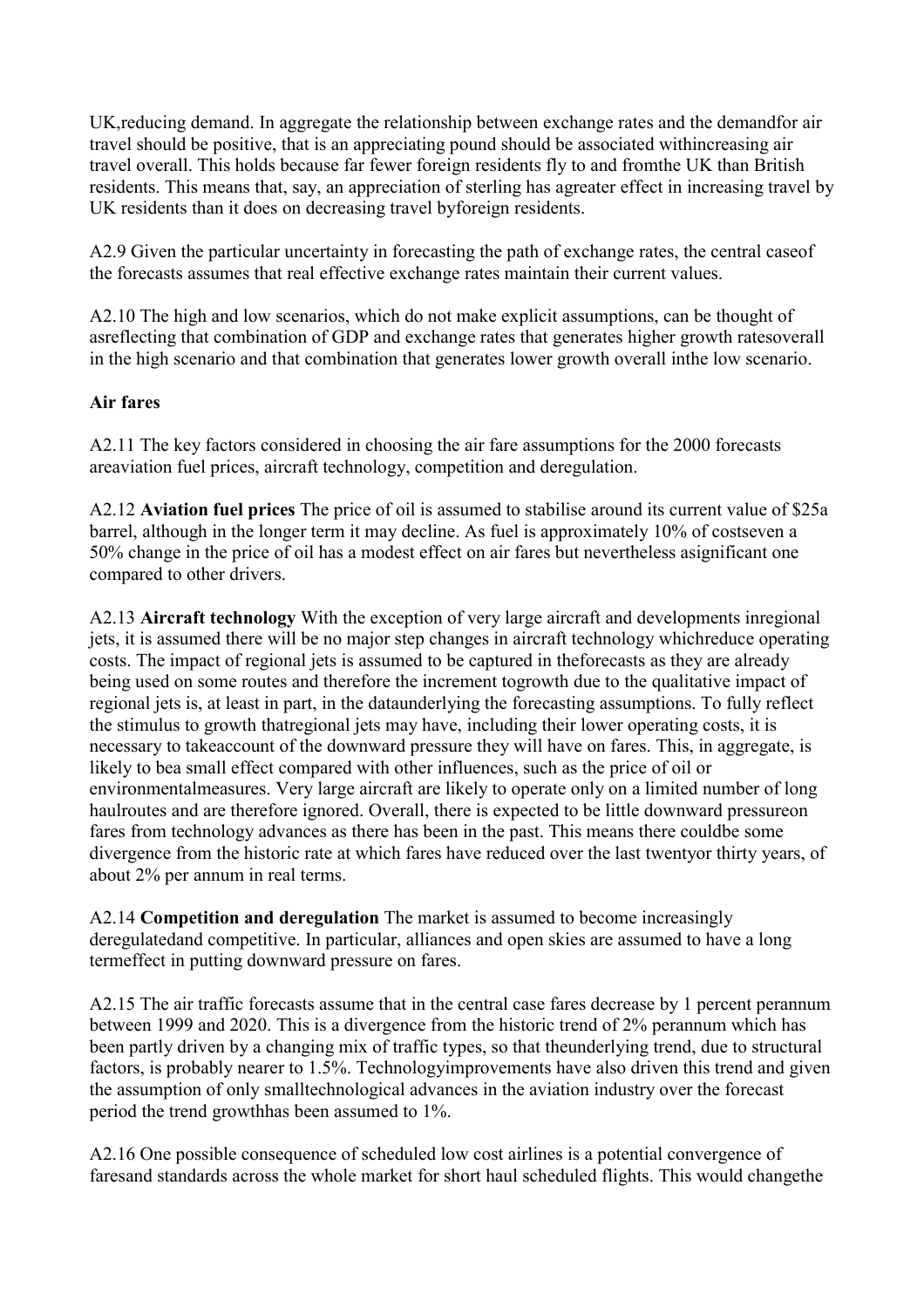<span id="page-27-0"></span>forecasts, particularly for later years through the fares assumption and the forecasts ofscheduled low cost airlines. The effect of more rapidly declining fares is considered as asensitivity test in Chapter 7.

#### **Forecast Ranges**

A2.17 The forecast range reflects a high growth scenario and a low growth scenario which areintended to handle the inherent uncertainties that surround the specific assumptions madefor the central growth scenarios. The high growth scenarios can be thought of as reflectinga consistent set of circumstances that generate higher growth and the low scenario asimilarly consistent set of circumstances generating low growth. The difficulties of definingprecisely and quantitatively a consistent set of assumptions for either scenario has led to achoice of a 15% adjustment to the central scenario to create both the low and the highscenarios.

A2.18 One way of interpreting the forecast range is to ask what difference the chosen rangewould imply in the underlying explanatory variables. The high scenario is broadlyequivalent to an increase in GDP growth of 0.4 percentage points per annum using thesame assumptions as used in the central scenario for the other explanatory variables and anincome elasticity of 1.5. The low scenario is similar to a reduction in GDP growth by 0.4percentage points per annum with the other explanatory variables following their centralscenario assumptions.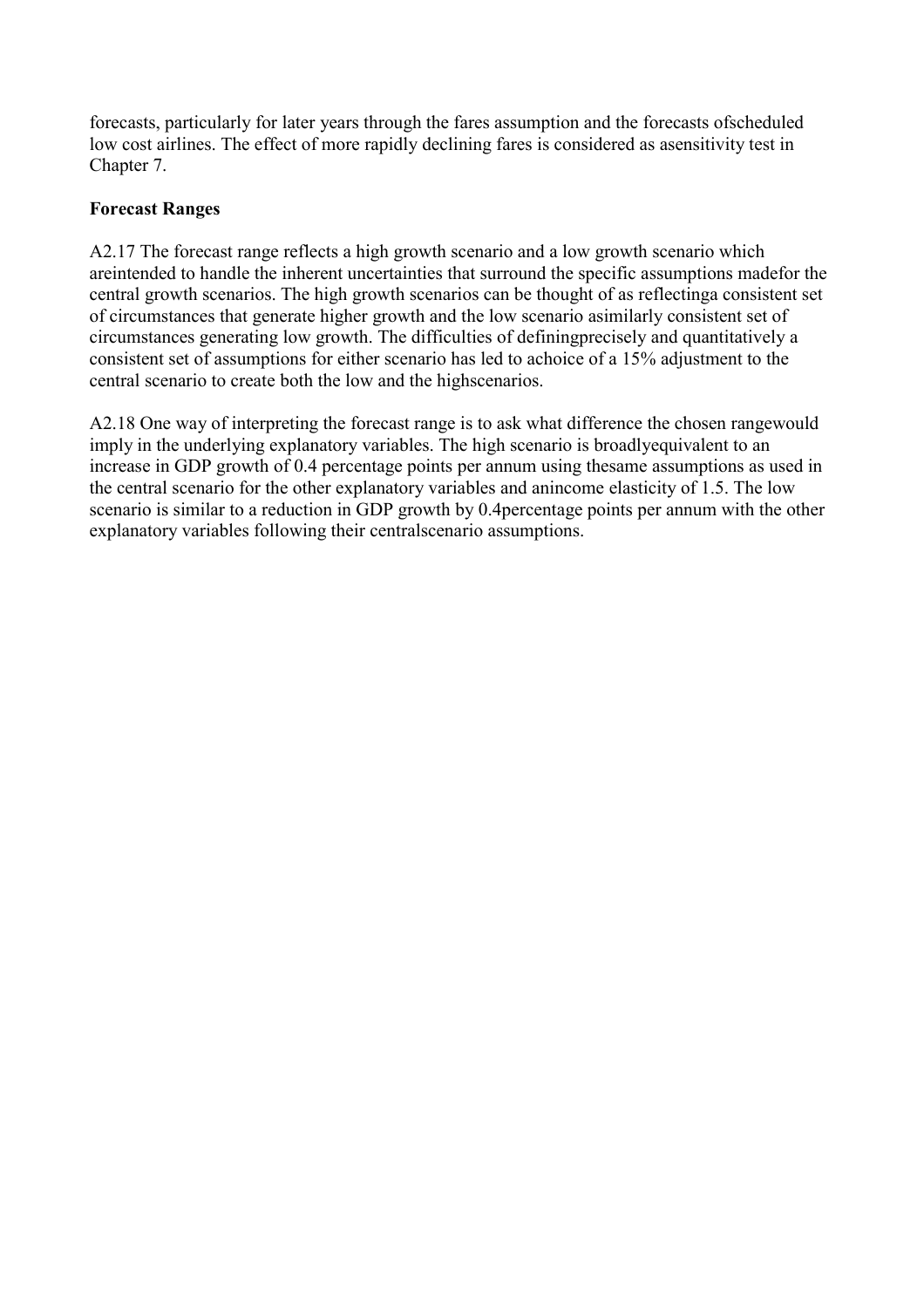# (Million passengers) **1998 2005 2010 2015 2020 Base Low Mid High Low Mid High Low Mid High Low Mid High INTERNATIONAL UK Leisure** Short Haul  $\|$  33.6 47.1 48.8 50.7 52.1 56.1 60.3 57.8 64.3 71.5 64.0 73.6 84.6 All long haul  $||16.5||21.9||22.8||23.6||26.0||28.0||30.1||30.4||33.8||37.7||35.2||40.5||46.6$  $\vert$ OECD  $\vert$  7.7 11.7 12.1 12.5 14.6 15.7 16.8 17.9 19.9 22.1 21.6 24.8 28.5 NIC  $|| 1.3 || 1.9 || 2.0 || 2.1 || 2.3 || 2.5 || 2.7 || 2.7 || 3.0 || 3.3 || 3.0 || 3.5 || 4.0$ LDC  $||7.5|| 8.4|| 8.7|| 9.0|| 9.1|| 9.8|| 10.6|| 9.9 || 11.0|| 12.3 || 10.6 || 12.2|| 14.0$ **UK Business** Short Haul 7.3 8.6 9.0 9.3 10.9 11.7 12.6 13.8 15.3 17.0 17.3 19.9 22.9 All long haul 3.6 5.4 5.6 5.8 7.1 7.7 8.2 9.4 10.4 11.6 12.2 14.1 16.2 OECD  $|| 1.8 || 2.3 || 2.3 || 2.4 || 2.8 || 3.0 || 3.2 || 3.5 || 3.8 || 4.3 || 4.3 || 4.9 || 5.6$ NIC  $||\hspace{.08cm}0.4||\hspace{.08cm}0.9||\hspace{.08cm}0.9||\hspace{.08cm}0.9||\hspace{.08cm}1.3||\hspace{.08cm}1.4||\hspace{.08cm}1.5||\hspace{.08cm}1.9||\hspace{.08cm}2.1||\hspace{.08cm}2.4||\hspace{.08cm}2.6||\hspace{.08cm}3.0||\hspace{.08cm}3.5||\hspace{.08cm}3.5||$ LDC  $||$  1.4  $||$  2.2  $||$  2.3  $||$  4.9  $||$  3.0  $||$  3.2  $||$  5.8  $||$  4.0  $||$  4.5  $||$  6.9  $||$  5.3  $||$  6.1  $||$  8.1 **Foreign Leisure** Short Haul 11.3 14.5 15.0 15.6 18.0 19.3 20.8 22.3 24.9 27.6 27.7 31.9 36.7 All long haul 12.3 19.7 20.4 21.2 23.3 25.0 26.9 27.0 30.0 33.4 30.7 35.3 40.6  $\overline{OECD}$   $\overline{7.9}$  13.1 13.6 14.1 15.9 17.1 18.3 18.8 20.9 23.3 22.1 25.4 29.2 NIC  $\parallel$  0.7 1.2 1.2 1.3 1.4 1.5 1.6 1.6 1.7 1.9 1.7 1.9 1.7 1.9 LDC 3.7 5.4 5.6 5.8 6.0 6.4 6.9 6.6 7.4 8.2 7.0 8.0 9.2 **Foreign Business**

## <span id="page-28-0"></span>**ANNEX 3 Summary of 2000Air Traffic Forecasts**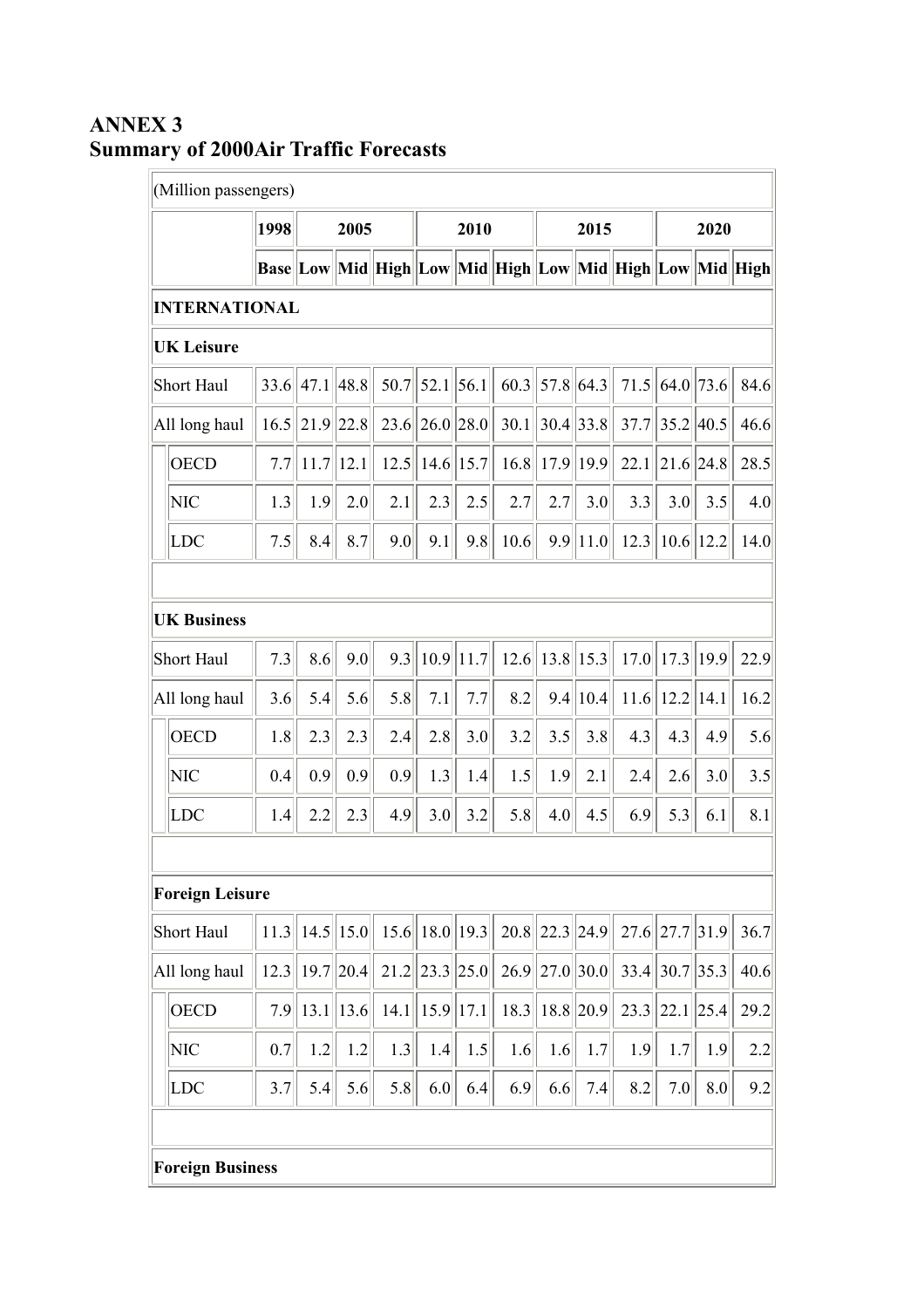| <b>GRAND</b><br><b>TOTAL</b>       | 160        | 221              | 229           | 237        | 257                 | 276           | 297                                    | 299                   | 333           | 371        | 348                   | 401              | 461        |
|------------------------------------|------------|------------------|---------------|------------|---------------------|---------------|----------------------------------------|-----------------------|---------------|------------|-----------------------|------------------|------------|
|                                    |            |                  |               |            |                     |               |                                        |                       |               |            |                       |                  |            |
| <b>Total</b><br><b>Domestic</b>    |            | 33.6  40.7  42.2 |               |            |                     |               | $43.8$   46.7  50.2   54.0  53.7  59.8 |                       |               |            |                       | 66.5  61.7  71.0 | 81.6       |
| Channel<br>Islands                 | 1.9        | 2.6              | 2.7           | 2.8        | 2.9                 | 3.2           | 3.4                                    | 3.3                   | 3.6           | 4.0        | 3.6                   | 4.2              | 4.8        |
| London-<br>Regional                | 22.3       | 26.7             | 27.7          | 28.8       | 30.5 32.8           |               |                                        | $35.3$    34.9   38.8 |               | 43.2       | $ 39.8 $ 45.8         |                  | 52.7       |
| Intra-<br>Regional                 | 9.4        |                  | $11.3$   11.7 | 12.2       |                     | $13.3$   14.3 |                                        | $15.3$    15.6   17.3 |               | 19.3       | 18.3                  | 20.1             | 24.1       |
| <b>DOMESTIC</b>                    |            |                  |               |            |                     |               |                                        |                       |               |            |                       |                  |            |
| <b>International</b>               |            |                  |               |            |                     |               |                                        |                       |               |            |                       |                  |            |
| <b>Total</b>                       | 125        | 180              | 187           | 194        | 210                 | 226           | 243                                    | 246                   | 273           | 304        | 287                   | 330              | 379        |
| <b>Low Cost</b><br><b>Airlines</b> | 6.9        |                  | $18.0$   18.7 |            | $19.4$   20.0  21.5 |               | 23.1                                   | 22.1 24.6             |               |            | $27.4$   24.5  28.2   |                  | 32.4       |
|                                    |            |                  |               |            |                     |               |                                        |                       |               |            |                       |                  |            |
| Misc.                              | 21.2       | 27.1             | 28.1          | 29.2       | 30.5 32.8           |               |                                        | $35.3$ 34.8 38.7      |               |            | $43.1$    39.7   45.7 |                  | 52.6       |
|                                    |            |                  |               |            |                     |               |                                        |                       |               |            |                       |                  |            |
| <b>NIC</b><br>LDC                  | 0.3<br>1.4 | 0.4<br>2.2       | 0.4<br>2.3    | 0.5<br>2.4 | 0.6<br>3.1          | 0.6<br>3.4    | 0.7<br>3.6                             | 0.8<br>4.5            | 0.9<br>5.0    | 1.0<br>5.6 | 0.9<br>6.2            | 1.1<br>7.2       | 1.2<br>8.2 |
| <b>OECD</b>                        | 2.3        | 3.5              | 3.6           | 3.7        | 4.4                 | 4.7           | 5.1                                    | 5.5                   | 6.1           | 6.7        | 6.7                   | 7.7              | 8.9        |
| All long haul                      | 3.9        | 6.1              | 6.3           | 6.5        | 8.1                 | 8.7           | 9.3                                    |                       | $10.7$   11.9 | 13.3       | 13.9                  | 16.0             | 18.4       |
| <b>Short Haul</b>                  | 8.7        |                  | $11.4$  11.8  | 12.3       | $14.1$   15.1       |               | 16.3                                   |                       | $17.4$   19.3 |            | $21.5$   21.4  24.6   |                  | 28.3       |

**Notes:** 1998 figures are actuals. Column totals may not sum due to rounding. Low cost airline figures include bothdomestic and international traffic. Figures for total international traffic include additional generated domesticpassengers on low cost airlines.

| Annual Growth Rates   Actual 19881998   Forecast 19982010   Forecast 20102020 |  |  |  |
|-------------------------------------------------------------------------------|--|--|--|
|-------------------------------------------------------------------------------|--|--|--|